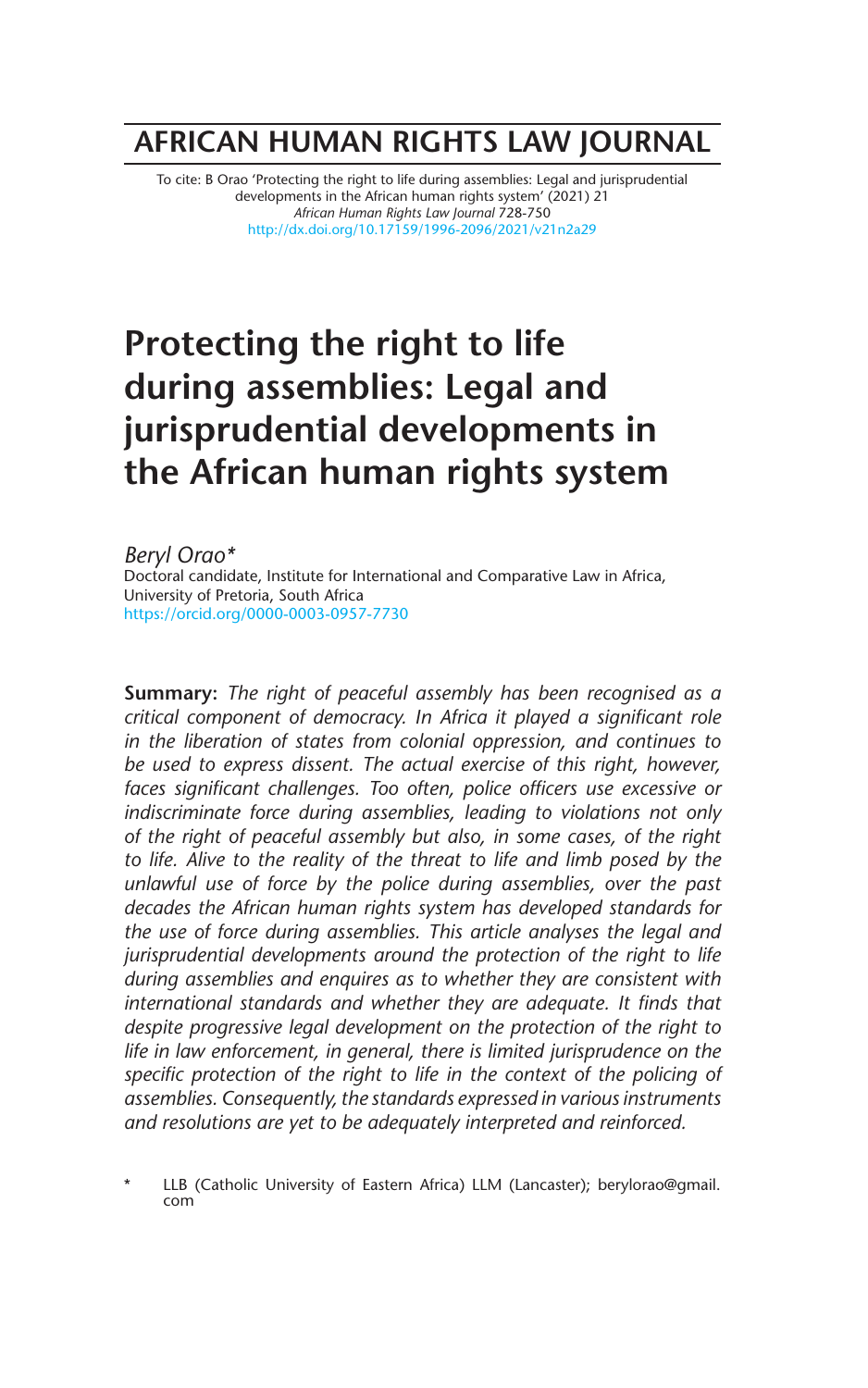**Key words:** *African Charter; African Commission; right to life; right of peaceful assembly; use of force*

### **1 Introduction**

On 28 September 2009 thousands of pro-democracy demonstrators assembled at a stadium in Conakry, Guinea to protest against the military rule of Captain Moussa Dadis Camara who took power in a bloodless *coup* after the death of President Lansana Conté.<sup>1</sup> In response to the peaceful protest, law enforcement officials comprising the national police, the national gendarmerie and the presidential guard opened fire on the demonstrators, dispersed significant quantities of tear gas, causing a panicked stampede, and attacked the assembly participants with bayonets and other crude weapons.<sup>2</sup> By the time the assault ended, at least 156 demonstrators had been killed or had disappeared, and more than one thousand others were seriously injured.3 The gravity of the violations attracted global condemnation, including from the African Union (AU) Peace and Security Council.<sup>4</sup> A United Nations (UN) International Commission of Inquiry concluded that the violations were serious enough to be considered crimes against humanity.<sup>5</sup> The Guinea incident was neither the first nor the last time that gross human rights violations, including violations of the right to life, were committed in the context of assemblies. There have since been several incidents across Africa and beyond where assembly participants have lost their lives as a result of exercising their right to peaceably assemble.<sup>6</sup>

<sup>1</sup> UN Security Council Report of the International Commission of Inquiry mandated to establish the facts and circumstances of the events of 28 September 2009 in Guinea, S/2009/693, annex, paras 44, 61-63.

<sup>2</sup> UN Security Council (n 1) para 29.

<sup>3</sup> UN Security Council (n 1) para 70.

<sup>4</sup> Communiqué of the 207th Meeting of the Peace and Security Council of the African Union, PSC/AHG/COMM.2 (CCVII), 29 October 2009, Abuja, Nigeria, https://www.peaceau.org/uploads/communiqueguineeeng.pdf (accessed 14 November 2021).

<sup>5</sup> Report of the International Commission of Inquiry mandated to establish the facts and circumstances of the events of 28 September 2009 in Guinea (n 1) para 180.

 $6$  Eq, in 2013 at least 170 protesters in the Sudan were killed by law enforcement officials who opened fire at them to disperse them. See Human Rights Watch '"We stood, they opened fire": Killings and Arrests by Sudan's security forces during the September protests, 2014', https://www.hrw.org/sites/default/files/reports/ sudan0414\_ForUpload.pdf (accessed 14 November 2021). More recently, in the #EndSARS protests in Nigeria in October 2020 it was reported that at least 69<br>people were killed within days of the protest. See J Parkinson 'Nigeria protests:<br>What's happening and why are people demonstrating against SARS *Street Journal* 26 October 2020, https://www.wsj.com/articles/nigeria-protestswhats-happening-and-why-are-people-demonstrating-11603277989 (accessed 14 November 2021).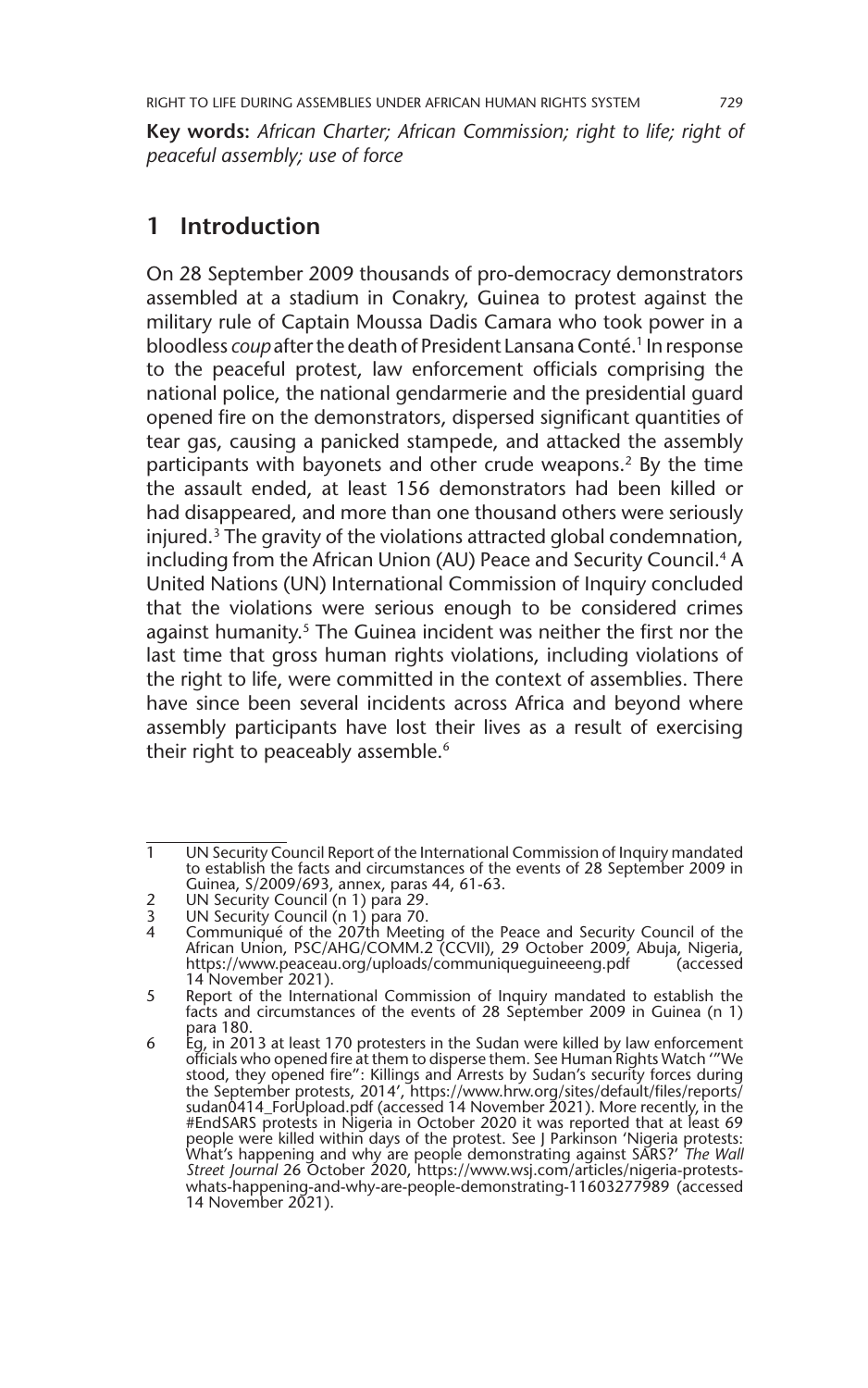Admittedly, some assembly participants can become violent and may pose a threat to the lives of law enforcement officials and other members of the public, thereby justifying an intervention by law enforcement officials, including through the use of force where such a response is necessary and proportionate. However, the overwhelming global concern in relation to the protection of the right to life in the context of assemblies has been the extra-judicial killings of protesters by state actors, or by non-state actors with the acquiescence of the state.<sup>7</sup> For example, in Resolution 281 of 2014 on the right to peaceful demonstrations, the African Commission on Human and Peoples' Rights (African Commission) expressed concern about the 'excessive use of force, live ammunition and tear gas to disperse peaceful demonstrators' and called on state parties to the African Charter on Human and Peoples' Rights (African Charter)<sup>8</sup> to ensure that the use of force and firearms by law enforcement agencies complies with international standards.9 In Resolution 375 of 2017 on the right to life in Africa, the African Commission expressed particular concern about 'the prevalence of arbitrary deprivations of life occurring in the context of law enforcement operations, often through the use of excessive force by state agents'.10 Going by the manner in which some protests have been managed in various countries across Africa, these concerns remain relevant.

The right to life and the right of peaceful assembly are both guaranteed in the African Charter. The African Commission has described the right to life as the 'fulcrum of all other rights' and 'the fountain from which all other rights flow'.11 It has also emphasised the democratic significance of the right of peaceful assembly.<sup>12</sup> Violations of the right to life can have a chilling effect on the exercise

<sup>7</sup> The UN General Assembly and the UN Human Rights Council have both raised concerns about the use of extra-judicial, summary or arbitrary executions and killings as a means of suppressing protests. See, eg, UN General Assembly Resolution 73/173, Promotion and protection of human rights and fundamental freedoms, including the rights to peaceful assembly and freedom of association, A/RES/73/173, adopted on 17 December 2018 para 3(a); UN Human Rights Council Resolution 38/11, The promotion and protection of human rights in the context of peaceful protests, A/HRC/RES/38/11, adopted on 6 July 2018 Preamble and para 1.

<sup>8</sup> Organisation of African Unity (OAU), African Charter on Human and Peoples' Rights (adopted 27June 1981, entered into force 21 October 1986) (1981) 1520 UNTS 217.

<sup>9</sup> Resolution on the Right to Peaceful Demonstrations, ACHPR/Res.281 (LV) 2014, adopted at the 55th ordinary session held from 28 April to 12 May 2014, Luanda, Angola.

<sup>10</sup> Resolution on the Right to Life in Africa, ACHPR/Res.375 (LX) 2017, adopted at the 60th ordinary session of the African Commission held in Niamey, Republic of Niger, 8 to 22 May 2017.

<sup>11</sup> *Forum of Conscience v Sierra Leone* (2000) AHRLR 293 (ACHPR 2000) para 19.

<sup>12</sup> Guidelines on Freedom of Association and Assembly in Africa, adopted at the 60th ordinary session of the African Commission on Human and Peoples' Rights held in Niamey, Niger, 8 to 22 May 2017.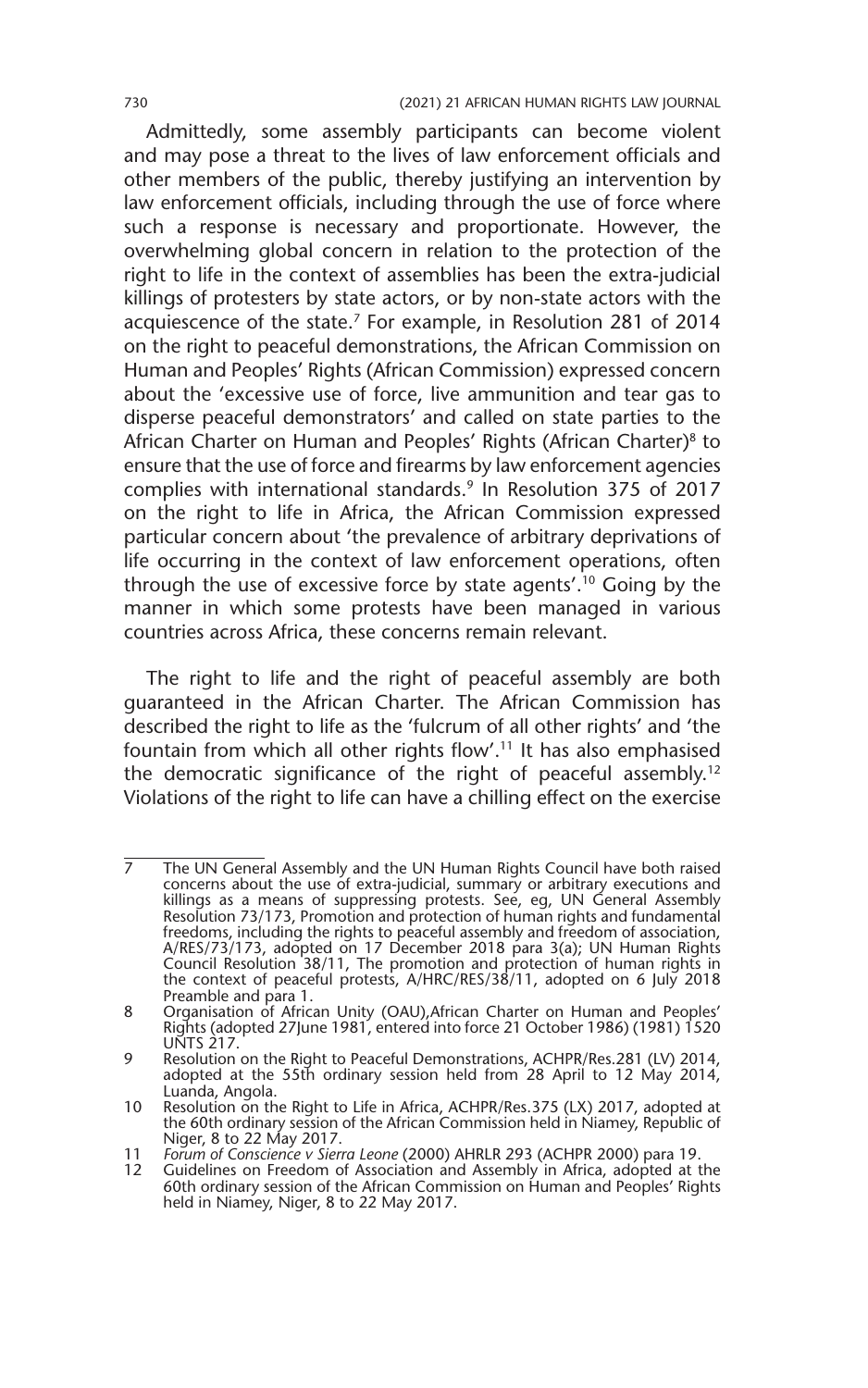of the right of peaceful assembly, and this may in turn disenfranchise communities whose only truly effective means of democratic participation is through assemblies. Consequently, safeguarding the right to life during assemblies is crucial.

Through the case law of the African Commission and the African Court on Human and Peoples' Rights (African Court), thematic and country-specific resolutions, Concluding Observations on state reports, and the adoption of guidelines and General Comments, the African human rights system has addressed the question of the protection of the right to life in the context of law enforcement operations. However, there is limited case law specifically on the use of force and the protection of the right to life during assemblies. In addition, in case law, where lives were lost in the context of an assembly, the African Commission has missed opportunities to develop or reinforce standards on the protection of the right to life during assemblies.

This article analyses the legal and jurisprudential developments around the protection of the right to life during assemblies. It begins with a discussion on the nature of the right to life and the right of peaceful assembly and the general obligations of states under the African Charter. This is followed by a discussion on the specific obligations of states to protect the right to life in the context of assemblies. Thereafter, an analysis of the standards on the protection of the right to life during assemblies as developed over time by the African Commission through soft law instruments, resolutions and Concluding Observations is presented. Lastly, the article discusses selected jurisprudence of the African Commission and the African Court in which the protection of the right to life during assemblies was implicated. It also considers selected case law where the African Commission could have but did not reinforce standards on protecting the right to life in the context of assemblies.<sup>13</sup>

## **2 The right to life and the right to peaceful assembly under the African Charter: General obligations of state parties**

Article 4 of the African Charter requires states to respect the right to life of every individual and prohibits arbitrary deprivation of the

<sup>13</sup> Although both the right to life and the right of peaceful assembly are also guaranteed in the African Charter on the Rights and Welfare of the Child, this article focuses specifically on the African Charter since it is the universallyapplicable human rights instrument in the African human rights system.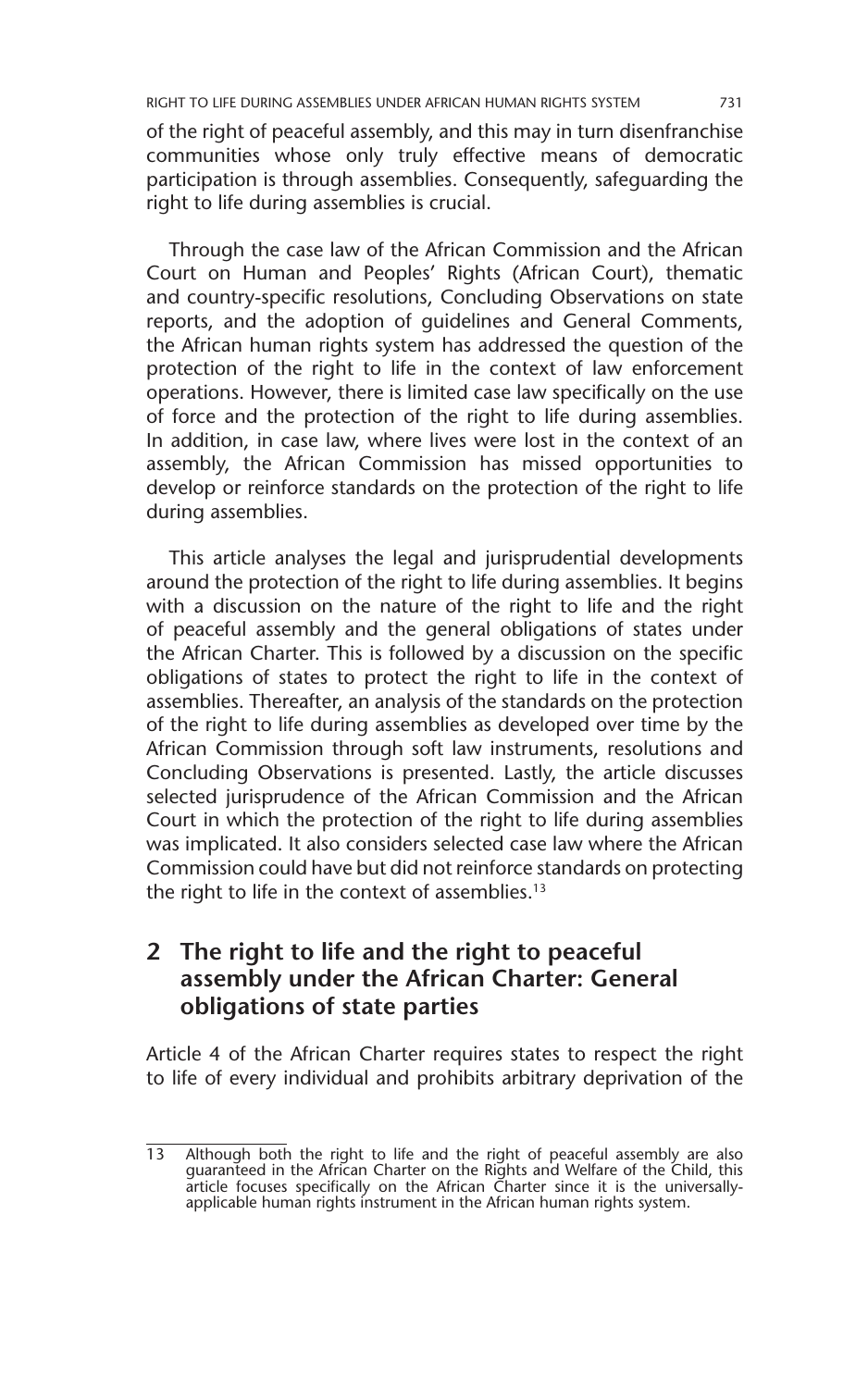right. States have a general obligation under article 1 of the African Charter to recognise the rights guaranteed in the Charter and to adopt legislative or other measures to give effect to these. Through its case law, Concluding Observations, resolutions and soft law instruments the African Commission has repeatedly emphasised the central importance of the right to life and clarified the scope of state obligations in relation to the right.14

The obligation to respect and protect the right to life has both substantive and procedural components.<sup>15</sup> The substantive component requires states to take steps to prevent arbitrary deprivations of life by both state agents and private individuals. A deprivation is considered arbitrary if it is unlawful under either international law or domestic law.16 Arbitrariness in turn has been interpreted to include elements of inappropriateness, injustice, unpredictability and non-conformity with the requirements of reasonableness, necessity and proportionality.<sup>17</sup> An important step towards the prevention of arbitrary deprivation of life is the development of a domestic legal framework that ensures respect for and protection of the right to life.<sup>18</sup> Such a framework must also adequately regulate the use of force by law enforcement officials in accordance with international human rights standards.<sup>19</sup> States also have an obligation to protect the right to life of individuals from the reasonably foreseeable threats from private parties. A failure to take precaution to prevent such threats from materialising may give rise to liability.<sup>20</sup>

The procedural component of the right to life requires states to ensure accountability for violations of the right. Thus, states have an obligation to conduct prompt, effective, thorough, impartial and transparent investigations into potentially unlawful deaths.<sup>21</sup> The Minnesota Protocol on the Investigation of Potentially Unlawful

<sup>14</sup> See, eg, Communication 295/04, *Noah Kazingachire, John Chitsenga, Elias Chemvura and Batanai Hadzisi (represented by Zimbabwe Human Rights NGO Forum) v Zimbabwe*, April 2012, African Commission on Human and Peoples' Rights, 51st ordinary session.

<sup>15</sup> UN Human Rights Council Report of the Special Rapporteur on Extrajudicial, Summary or Arbitrary Executions, Christof Heyns, A/HRC/26/36, para 46.

<sup>16</sup> General Comment 3: The Right to Life (art 4), adopted during the 57th ordinary session of the African Commission on Human and Peoples' Rights, held from 4-18 November 2015, Banjul, The Gambia para 12.

<sup>17</sup> As above.<br>18 General C

<sup>18</sup> General Comment 3 (n 16) para 7.

<sup>19</sup> General Comment 3 para 27. Also see Concluding Observations on the State Report of Eritrea (1999-2016), African Commission on Human and Peoples' Rights 62nd ordinary session, held in Nouakchott, Mauritania, 25 April to 9 May 2018 para 36.

<sup>20</sup> General Comment 3 (n 16) para 9.

<sup>21</sup> General Comment 3 paras 15-17.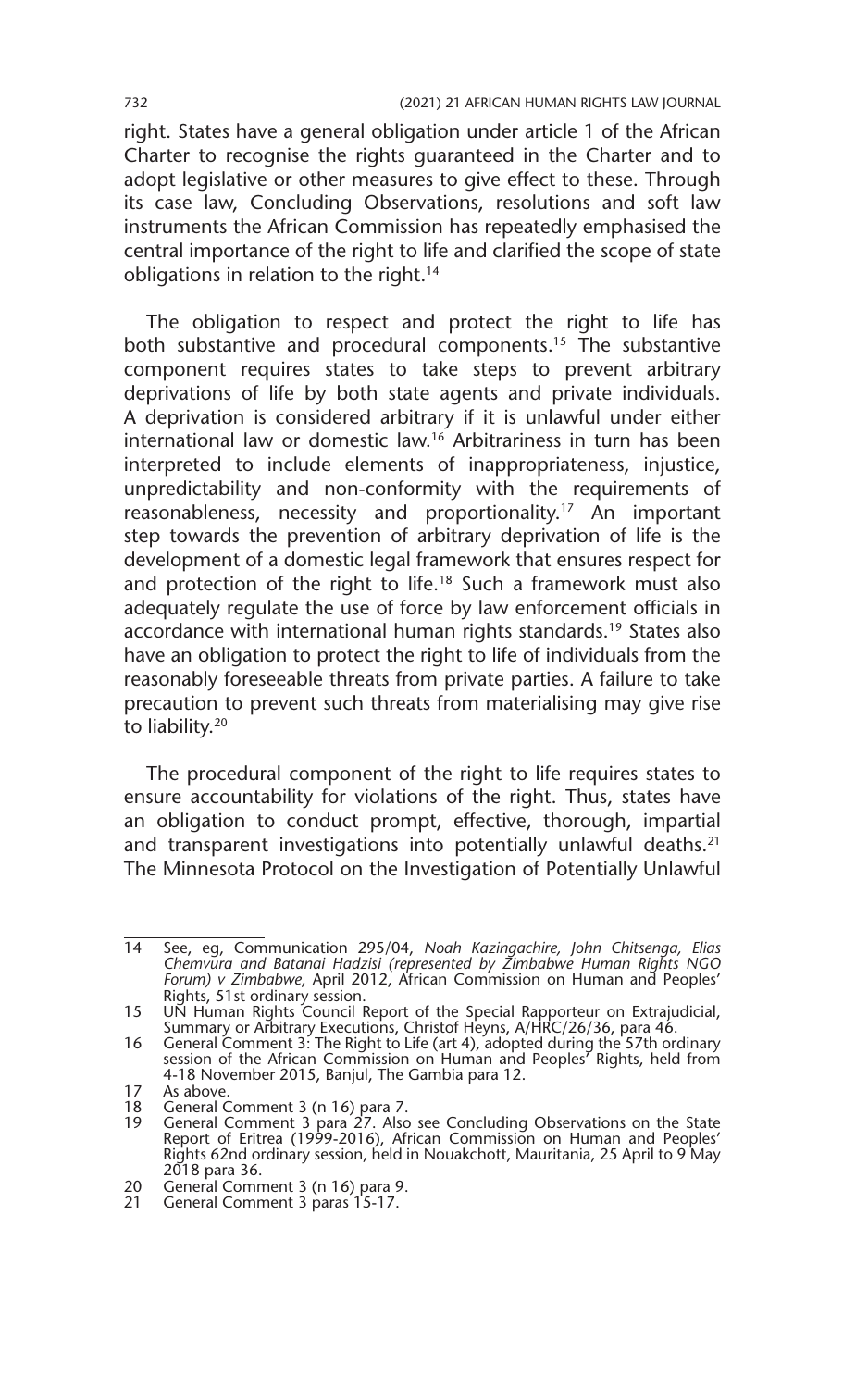Death<sup>22</sup> (Minnesota Protocol) sets out standards that states are expected to meet when investigating suspected unlawful deaths. Although it is a soft law instrument within the UN human rights system, it is widely recognised in the international human rights system as the guidance on the investigation of violations of the right to life.23 Where it is established that a death was unlawful, the state has a responsibility to criminally prosecute and punish the offender, and provide reparations to the victims.<sup>24</sup> According to the African Commission, the failure to investigate suspicious deaths in itself is a violation of the right to life.<sup>25</sup> This is also the position in the UN human rights system.26 In order for the obligation to investigate and ensure accountability to be discharged, states must put in place effective investigation and accountability mechanisms such as independent police oversight institutions.27

Article 11 of the African Charter recognises the right of every individual to assemble freely with others. The limitation clause under the provision sets out the potential grounds for restriction of the exercise this right, including national security, the safety, health and the rights and freedoms of others. Unlike other international human rights instruments, article 11 of the African Charter does not expressly stipulate the requirement that assemblies be peaceful. However, read in its entirety, and taking into account the interpretation of article 11 by the African Commission in its case law (and general international law) only peaceful assemblies are protected under the African Charter.

The extent to which states guarantee the right of peaceful assembly has implications for the enjoyment of the right to life. The greater the compliance with international standards on protection of the right of peaceful assembly, the lower the likelihood of the right to life being violated.28 Thus, states have an obligation to establish a domestic legal framework that guarantees the right of peaceful assembly and which complies with international human rights standards.

<sup>22</sup> Minnesota Protocol on the Investigation of Potentially Unlawful Death (2016), (UN Publication, Sales E.17.XIV.3).

<sup>23</sup> See, eg, references to the Minnesota Protocol in General Comment 36: Article 6 (The Right to life) 2018, UN Human Rights Committee, CCPR/C/GC/36, para 27 and General Comment 37: Article 21 (The Right of Peaceful Assembly), 2020, UN Human Rights Committee, CCPR/C/GC/37, fn 133.

<sup>24</sup> General Comment 3 (n 16) para 15.<br>25 As above. Also see Resolution on the

<sup>25</sup> As above. Also see Resolution on the Right to Life in Africa (n 10). 26 General Comment 36: Article 6 (The Right to life) 2018, UN Human Rights Committee, CCPR/C/GC/36.

<sup>27</sup> General Comment 3 (n 16) para 16.

<sup>28</sup> Report of the Special Rapporteur on Extrajudicial, Summary or Arbitrary Executions, Christof Heyns, A/HRC/17/28, UN Human Rights Council para 13.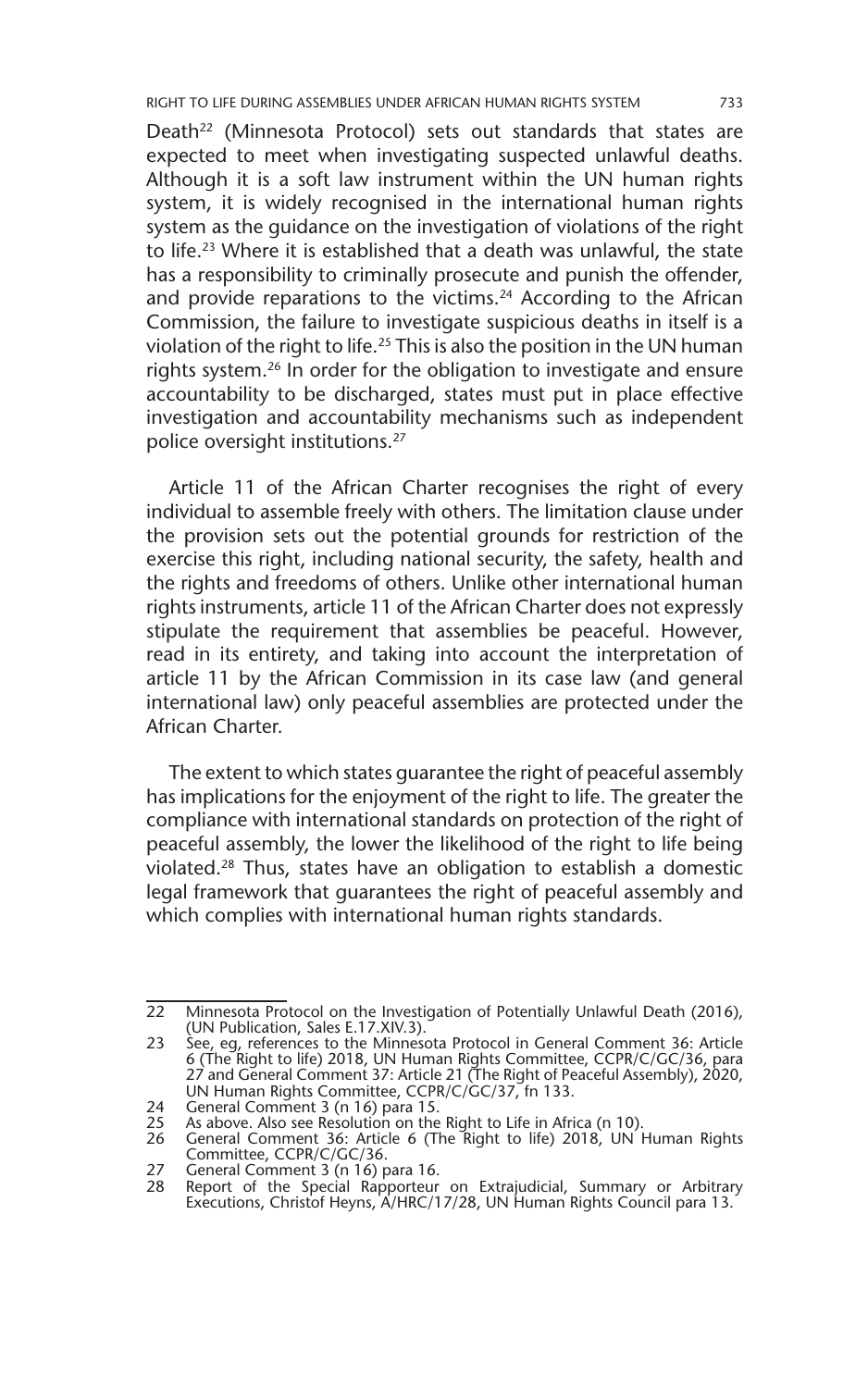The obligation to respect the right of peaceful assembly requires states not to interfere with its exercise, for example, by imposing restrictions that fall outside the scope of article 11 of the African Charter. In its jurisprudence, the African Commission has emphasised the need for states to ensure that any restriction on the exercise of the right of peaceful assembly meets the test of necessity and proportionality. For instance, in *Media Rights Agenda v Nigeria*<sup>29</sup> the Commission emphasised that restrictions must not negate the essence of the right of peaceful assembly, but must be aimed at facilitating the exercise of the right.<sup>30</sup> The duty to facilitate involves creating an environment that supports the exercise of the right of peaceful assembly by, for example, taking positive measures such as clearing or rerouting traffic.

The obligation to protect requires states to prevent state agents or third parties from interfering with or violating the rights of assembly participants. This duty must be discharged with regard to the principle of non-discrimination, especially because some assemblies pursue controversial or anti-government causes and, therefore, may be more predisposed to interferences.<sup>31</sup> In the event that force has to be used as a means of fulfilling the obligation to protect, such use of force must comply with international human rights principles governing the use of force by law enforcement officials.

## **3 Protection of the right to life in the context of assemblies: Specific obligations**

As stated earlier, the protection of the right to life in the context of assemblies has been a major concern in the African and international human rights system. The manner in which assemblies are managed by law enforcement officials has a bearing not only on the right of peaceful assembly but also on the right to life. This is particularly so because law enforcement officials may in some cases use force and even firearms against assembly participants. In addition, assemblies that pursue controversial ideas may attract violent responses from other members of the public. It also bears reminding that some assembly participants may be violent and may consequently pose a threat to the lives of other members of the public or law enforcement officials. However, as noted earlier, the more prevalent concern is the

<sup>29</sup> (2000) AHRLR 262 (ACHPR 2000).

<sup>30</sup> *Media Rights Agenda* (n 29) para 65.

<sup>31</sup> See, eg, Resolution on the Right to Peaceful Demonstrations (n 9). The African Commission calls on state parties to protect assembly participants regardless of their political affiliations or sex.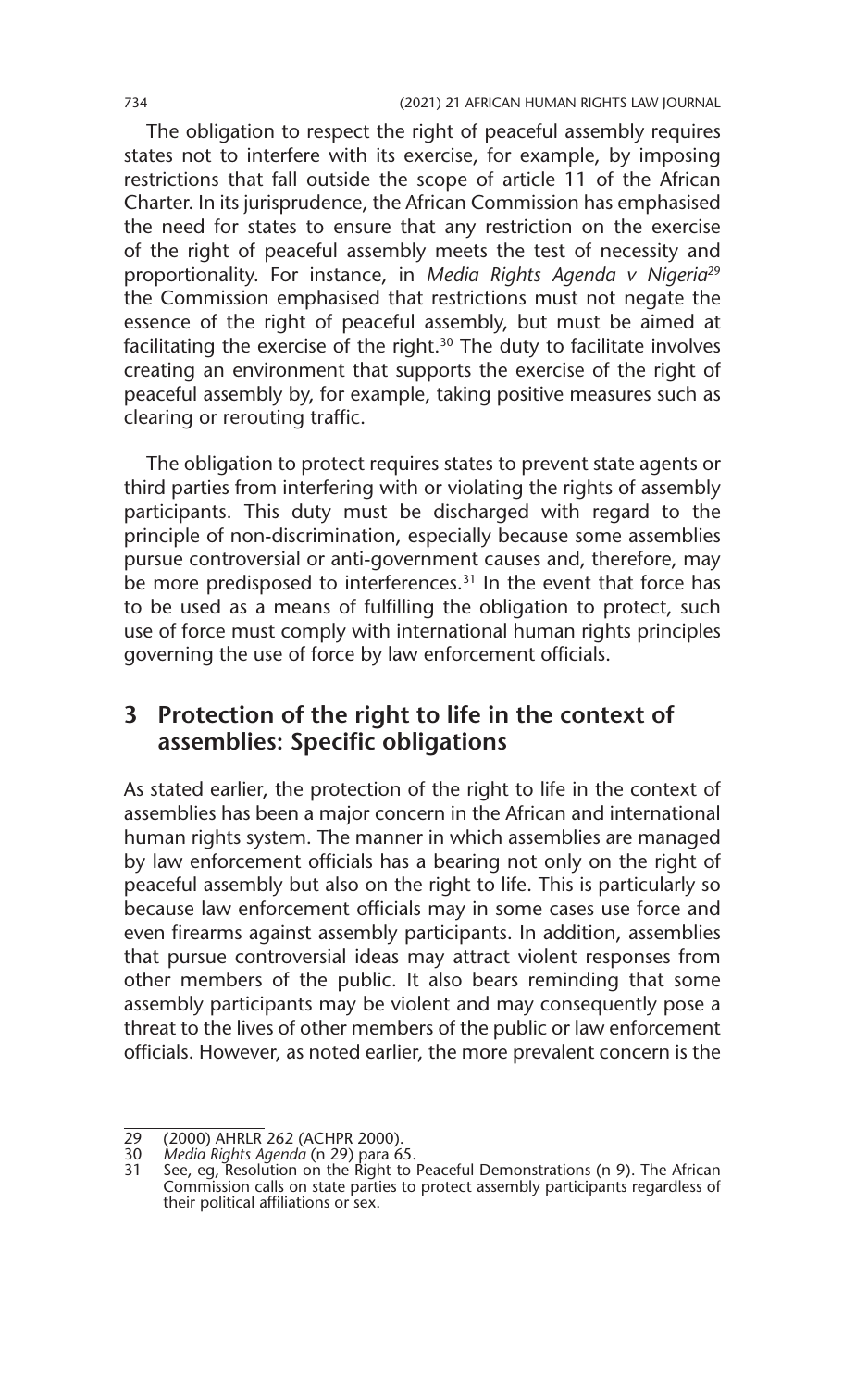violent suppression of assemblies by state security agencies, thereby leading to loss of life.

The general responsibilities of states with regard to the right to life and the right of peaceful assembly discussed above apply in all contexts. However, the unique challenges that law enforcement officials may face during public order operations call for more context-specific obligations of the state, besides those already noted. To begin with, law enforcement officials have a duty to refrain from using force when policing assemblies, unless force is a necessary and proportionate response to the behaviour of the participants.<sup>32</sup> Where some participants are violent, the obligation of the police to facilitate and protect those assembling peacefully remains.<sup>33</sup> Additionally, the violent participants do not lose protection under other provisions of the African Charter.<sup>34</sup> Thus, the right to life and bodily integrity of all assembly participants, whether peaceful or not, must be respected and protected. There is also an obligation to refrain from using lethal force against participants, and only resort to such force in order to avert an imminent threat of death or serious injury.<sup>35</sup> Further, the use of firearms simply to disperse assemblies is prohibited.<sup>36</sup>

Law enforcement officials also have a duty to protect the lives of assembly participants from arbitrary deprivation by private individuals. This obligation covers the reasonably foreseeable threats to the lives of the participants. As mentioned before, if lives are lost during assemblies, there is a duty to investigate the deaths and ensure accountability. As part of the duty to protect, states must also take precautionary measures to reduce the likelihood of police resorting to the use of force, whether lethal or less lethal. Such measures include training law enforcement officials on public order management and equipping the police with appropriate less-lethal weapons and protective equipment.<sup>37</sup>

Invariably, where the right to life is violated in the context of an assembly, the right of peaceful assembly is also violated. However, as will be seen in the selected case law discussed later, greater attention is usually paid to the violation of the right to life and not that of peaceful assembly. As mentioned earlier, the right to life is 'the

<sup>32</sup> General Comment 3 (n 16) para 27.

<sup>33</sup> General Comment 3 para 28.<br>34 General Comment 3 (n 16).

<sup>34</sup> General Comment 3 (n 16).<br>35 As above.

<sup>35</sup> As above.<br>36 General C

<sup>36</sup> General Comment 3 para 28.<br>37 General Comment 3, Also se

<sup>37</sup> General Comment 3. Also see Concluding Observations on the 6th Report of Namibia para 54; Concluding Observations on the State Report of Malawi, 2015 para 123.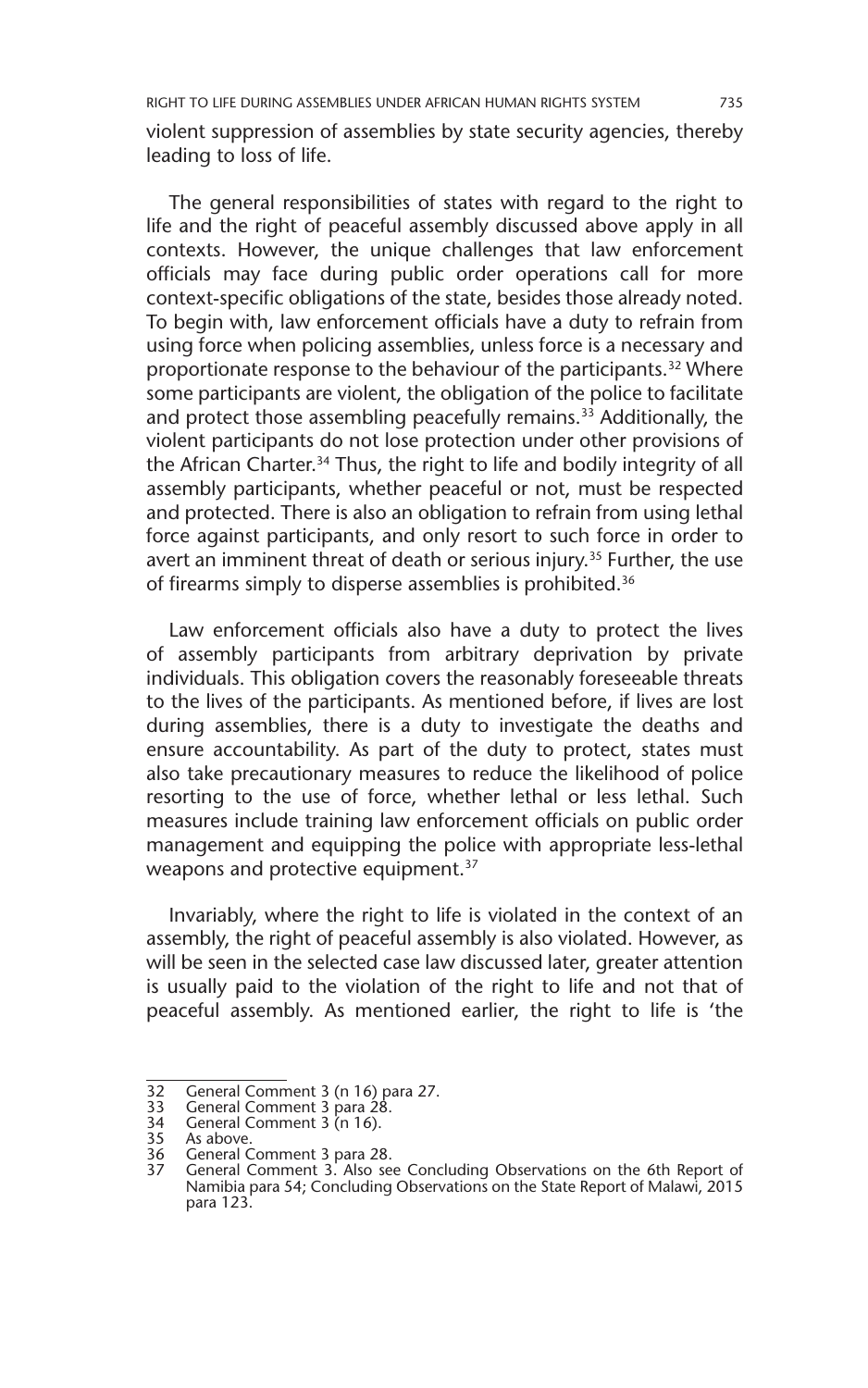fountain from which all other rights flow'. If it is violated, there is no possibility of enjoying any other right. Therefore, it is not surprising that less attention would be paid to questions concerning peaceful assembly where the right to life has been violated in the context of an assembly. It nevertheless is important to address questions pertaining to the right of peaceful assembly to a greater depth than the African Commission has done before. As mentioned earlier, the greater the protection of the right of peaceful assembly, the higher the likelihood that the right to life would be safeguarded in that context. Given that the use of force by law enforcement officials during assemblies poses an obvious threat to the right to life, the development and reinforcement of standards of protection of the right in the specific context of assemblies are necessary. What follows is a discussion of the standards that have been developed in the African human rights system.

## **4 Development of standards on protection of the right to life during assemblies in the African human rights system**

Mutua argues that while human rights standards have been developed in most areas touching on human dignity, there is still a need to establish new legal frameworks in areas where the norms are not adequately developed, and to elaborate and strengthen norms that are well-established.<sup>38</sup> The protection of the right to life and the right of peaceful assembly is firmly entrenched in the African human rights system. However, the establishment of standards around these and other rights is an evolving process which must respond to emerging challenges.

Over the last two decades, global attention has increasingly been paid to the protection of the right of peaceful assembly, and particularly to the potential for large-scale violations of the right to life in cases where states resort to the use of force to suppress dissent. Consequently, there have been significant developments globally and in Africa around the protection of both the right to life and the right of peaceful assembly. In the UN human rights system, the Human Rights Committee adopted General Comment 3639 on the right to life in 2018 and General Comment 37<sup>40</sup> on the right of peaceful

<sup>38</sup> M Mutua *Human rights standards: Hegemony, law and politics* (2016) 141.

<sup>39</sup> General Comment 36: Article 6 (The Right to Life), 2018, UN Human Rights Committee, CCPR/C/GC/36.

<sup>40</sup> General Comment 37: Article 21 (The Right of Peaceful Assembly), 2020, UN Human Rights Committee, CCPR/C/GC/37.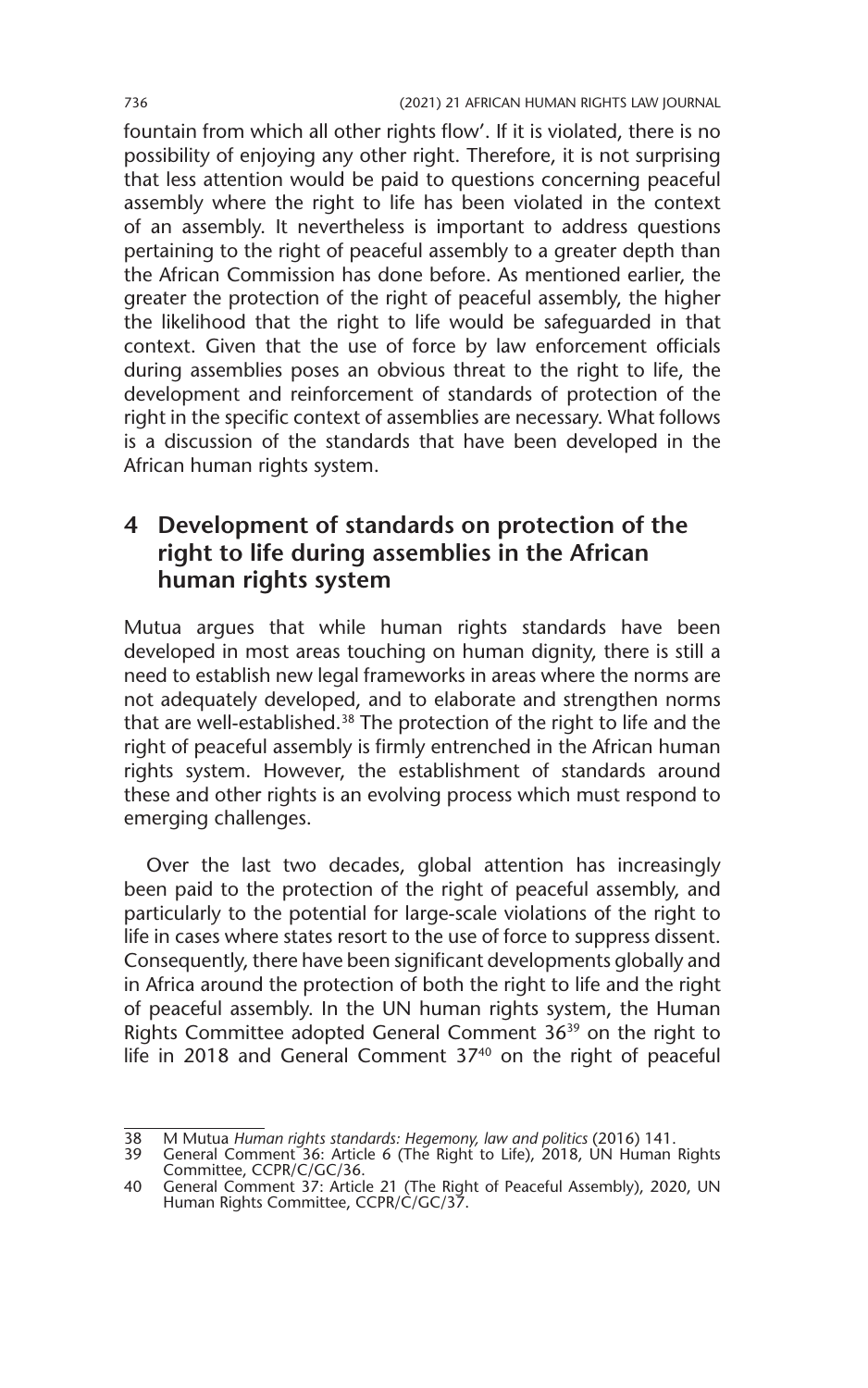assembly in 2020. The adoption of these General Comments was preceded by other steps taken to address questions concerning the right to life and the right of peaceful assembly. For example, the UN Human Rights Council established the mandate of the Special Rapporteur on the Rights to Freedom of Peaceful Assembly and of Association in 2010 with a view to enhancing the promotion and protection of the right of peaceful assembly.<sup>41</sup> Through various reports to the Human Rights Council and the UN General Assembly, the mandate of the Special Rapporteur on Extrajudicial, Summary or Arbitrary Executions also addressed the question of protection of the right to life during assemblies.<sup>42</sup> Also relevant to the protection of the right to life is the UN Human Rights Guidance on Less-Lethal Weapons in Law Enforcement<sup>43</sup> (Guidance on LLWs). In relation to assemblies, the Guidance on LLWs provides that in cases where the use of less-lethal weapons is justified, precaution should be taken to prevent or mitigate the risk of death or serious injury.<sup>44</sup> It further provides that the use of less-lethal weapons to disperse assemblies should be a measure of last resort,<sup>45</sup> and that firearms should never be used to disperse assemblies.<sup>46</sup>

In the African human rights system, the African Commission has also continually developed standards on the protection of the right to life and the right of peaceful assembly. Noting the potential for law enforcement officials to infringe on the right to life while policing assemblies, it has also elaborated state obligations to protect lives in the context of law enforcement operations such as public order management. It has done this through its Concluding Observations on state reports, thematic and country-specific resolutions, the development of guidelines and general comments, and through case law, a selection of which is discussed later in the article.

With respect to Concluding Observations, the African Commission in the past has made recommendations on the eradication of

<sup>41</sup> UN Human Rights Council Resolution 15/21 The rights to freedom of peaceful assembly and of association, A/HRC/RES/15/21, adopted 6 October 2010.

<sup>42</sup> See, eg, Report of the Special Rapporteur on extrajudicial, summary or arbitrary executions, Christof Heyns, A/HRC/17/28, 23 May 2011; Report of the Special Rapporteur on extrajudicial, summary or arbitrary executions, Christof Heyns, A/HRC/26/36, 1 April 2014; and Joint Report of the Special Rapporteur on the Rights to Freedom of Peaceful Assembly and of Association and the Special Rapporteur on Extrajudicial, Summary or Arbitrary Executions on the proper management of assemblies, Maina Kiai, Christof Heyns, UN Human Rights Council, A/HRC/31/66, 4 February 2016. 43 OHCHR UN Human Rights Guidance on Less-Lethal Weapons in Law Enforcement

<sup>(2020).</sup> 

<sup>44</sup> OHCHR (n 43) para 6.3.1.

<sup>45</sup> OHCHR para 6.3.3.

<sup>46</sup> OHCHR para 6.3.4.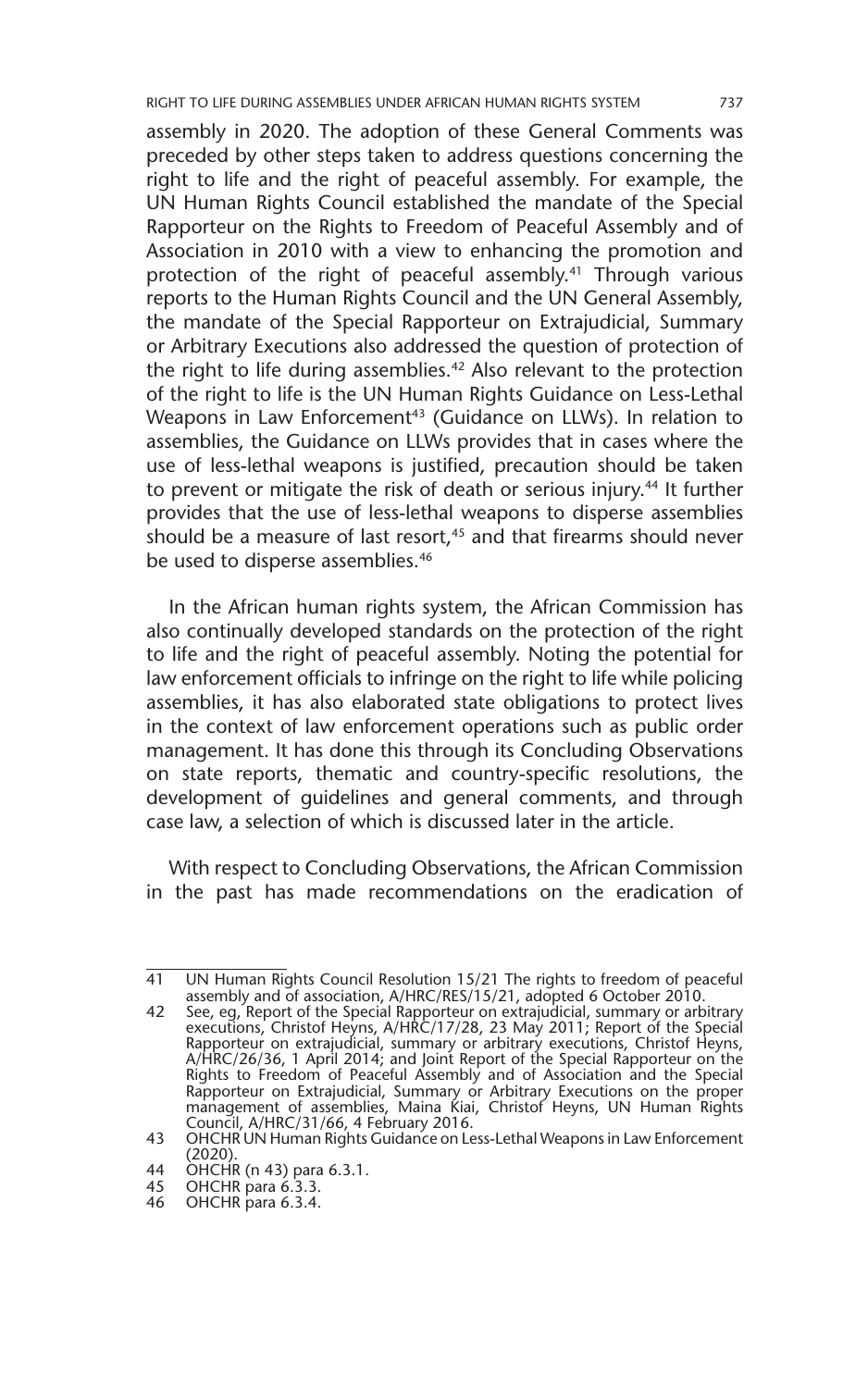police excesses;<sup>47</sup> the training of security forces on public order management,48 prevention of arbitrary deprivation of life by law enforcement officials,<sup>49</sup> and accountability of law enforcement officials who violently repress protests.<sup>50</sup> One of the limitations of the state reporting mechanisms has been that states do not regularly submit their reports, and in some cases reports that have been submitted do not contain adequate information.<sup>51</sup> Further, there is little evidence that states generally implement the recommendations of the African Commission.

In a major step towards elaborating the nature of the right to life and the scope of state obligations, the African Commission adopted General Comment 3 on the right to life under the African Charter. The General Comment interprets the right to life broadly, indicating that the Charter does not merely protect physical existence, but it protects a dignified existence. $52$  It reiterates the substantive obligation of states to prevent arbitrary deprivations of life by both state actors and private individuals or entities.<sup>53</sup> It also emphasises the procedural obligation of states to investigate unlawful deaths and ensure accountability of perpetrators.<sup>54</sup> Further, it establishes that an unlawful attempt by a state agent to kill a person amounts to a violation of the right to life in addition to other rights, even if the targeted person survives.<sup>55</sup> It further adds that an unlawful threat against the life of a person by a state agent also amounts to a violation of the right to life.56 These interpretations have implications in the context of assemblies, particularly where law enforcement officials use force and firearms in circumstances that are not permitted under international law. For example, in relation to unlawful threats against a person's life, it could mean that a threat to use lethal force to disperse peaceful protesters may amount to a violation of the right to life. The African Commission has not determined a communication

<sup>47</sup> Concluding Observations on Zimbabwe, 7th to 10th Report (1996-2006), 41st ordinary session of the African Commission on Human and Peoples' Rights, 16-30 May 2007, Accra, Ghana para 29.

<sup>48</sup> Concluding Observations on Malawi, 57th ordinary session of the African Commission on Human and Peoples' Rights, 4-18 November 2015, Banjul, The Gambia para 123.

<sup>49</sup> Concluding Observations on Malawi (n 48) para 62.<br>50 Concluding Observations on Ethiopia. 46th ordina

<sup>50</sup> Concluding Observations on Ethiopia, 46th ordinary session of the African Commission on Human and Peoples' Rights 11-25 November 2009, Banjul, The Gambia paras 38 & 51.

<sup>51</sup> Eg, in its Concluding Observation on Kenya's 8th to 11th periodic report the African Commission observed that that there was no information on the freedom of assembly and of association. See Concluding Observations on Kenya, 8th to 11th periodic report, 41st ordinary session, 16-30 May 2007, Accra, Ghana. 52 General Comment 3 (n 16) para 3. 53 General Comment 3 paras 2 & 7.

<sup>53</sup> General C<br>54 As above.<br>55 General C

<sup>55</sup> General Comment (n 16) para 8.

<sup>56</sup> As above.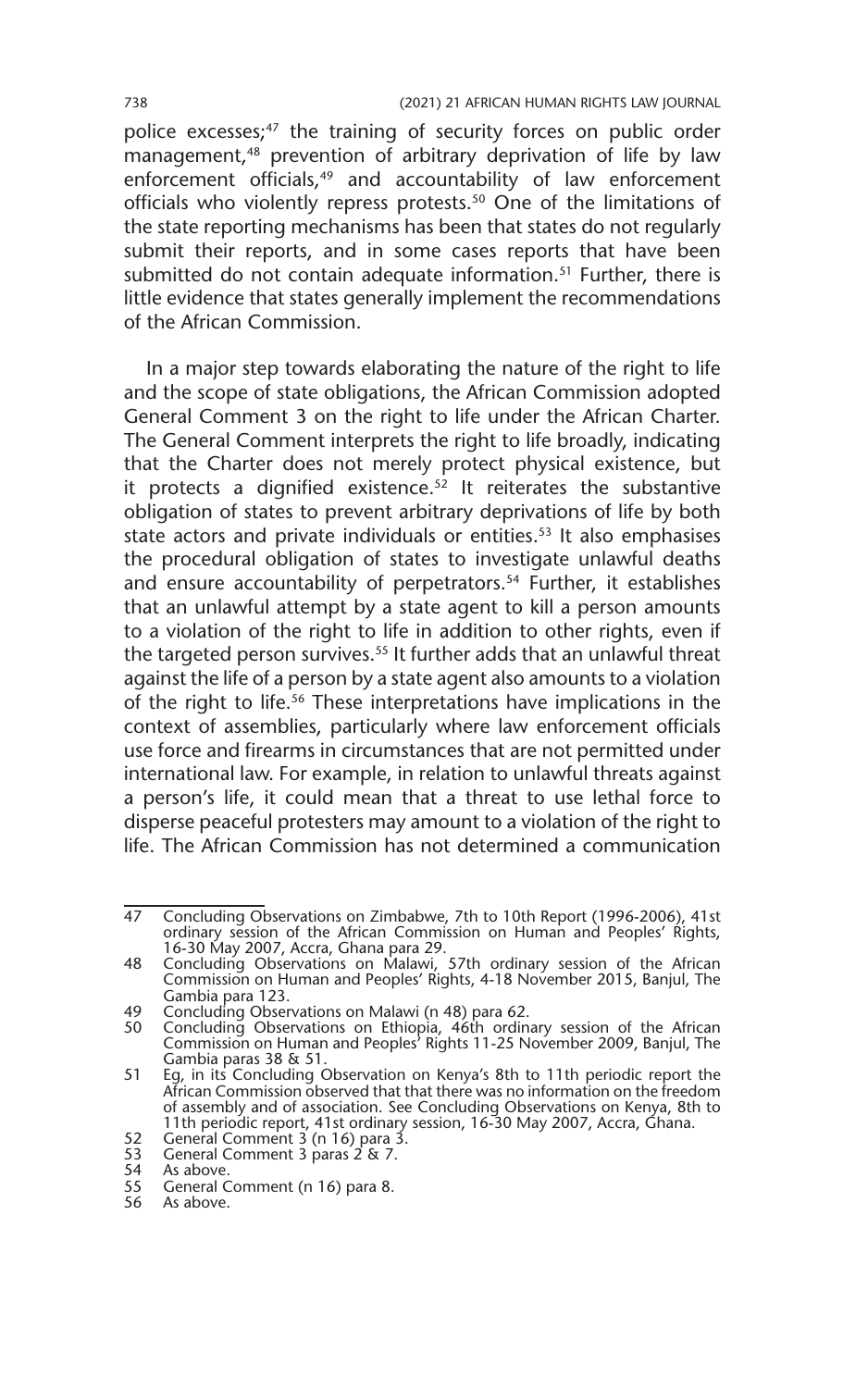in which security agents threatened the lives of assembly participants but did not actualise the threats, but it has found a violation of the right to life in a case where a person received death threats from security agents.<sup>57</sup>

The General Comment also sets out how the right to life applies in various contexts, including in the context of law enforcement. It affirms the obligation of states 'to take all reasonable precautionary steps to protect life and prevent excessive use of force by its agents, including but not limited to the provision of appropriate equipment and training as well as, wherever possible, careful planning of individual operations'.<sup>58</sup> Further, it emphasises the obligation of states to establish a legislative framework regulating the use of force by law enforcement officials which complies with international standards, including the principles governing the use of force.<sup>59</sup> In relation to the use of lethal force, it states that 'the intentional lethal use of force by law enforcement officials and others is prohibited unless it is strictly unavoidable in order to protect life (making it proportionate) and all other means are insufficient to achieve that objective (making it necessary)'.60 The need for states to equip law enforcement officials with less lethal weapons and to train them on their use is also emphasised in the General Comment.<sup>61</sup> Given the central role of law enforcement officials in the context of assemblies, these standards, which reflect international standards, are of particular significance for the protection of the right to life during assemblies. For example, the taking of precautionary measures is an important way of preventing potentially volatile situations from escalating and putting at risk the right to life.

The African Commission has also adopted various resolutions relevant to the protection of the right to life in the context of assemblies. In Resolution 281 of 2014 on the right to peaceful demonstrations, the Commission expressed concern about the excessive use of force, including lethal force to disperse demonstrations and condemned the unlawful killings of peaceful demonstrators. It called on states to

refrain from disproportionate use of force against demonstrators whilst fully complying with international standards on the use of force and firearms by law enforcement officials; conduct impartial and independent investigations into all human rights violations to ensure

<sup>57</sup> *Aminu v Nigeria* (2000) AHRLR 258 (ACHPR 2000).

<sup>58</sup> General Comment 3 (n 16) para 27.<br>59 As above.

<sup>59</sup> As above.<br>60 As above.

<sup>60</sup> As above.<br>61 General C

General Comment 3 para 30.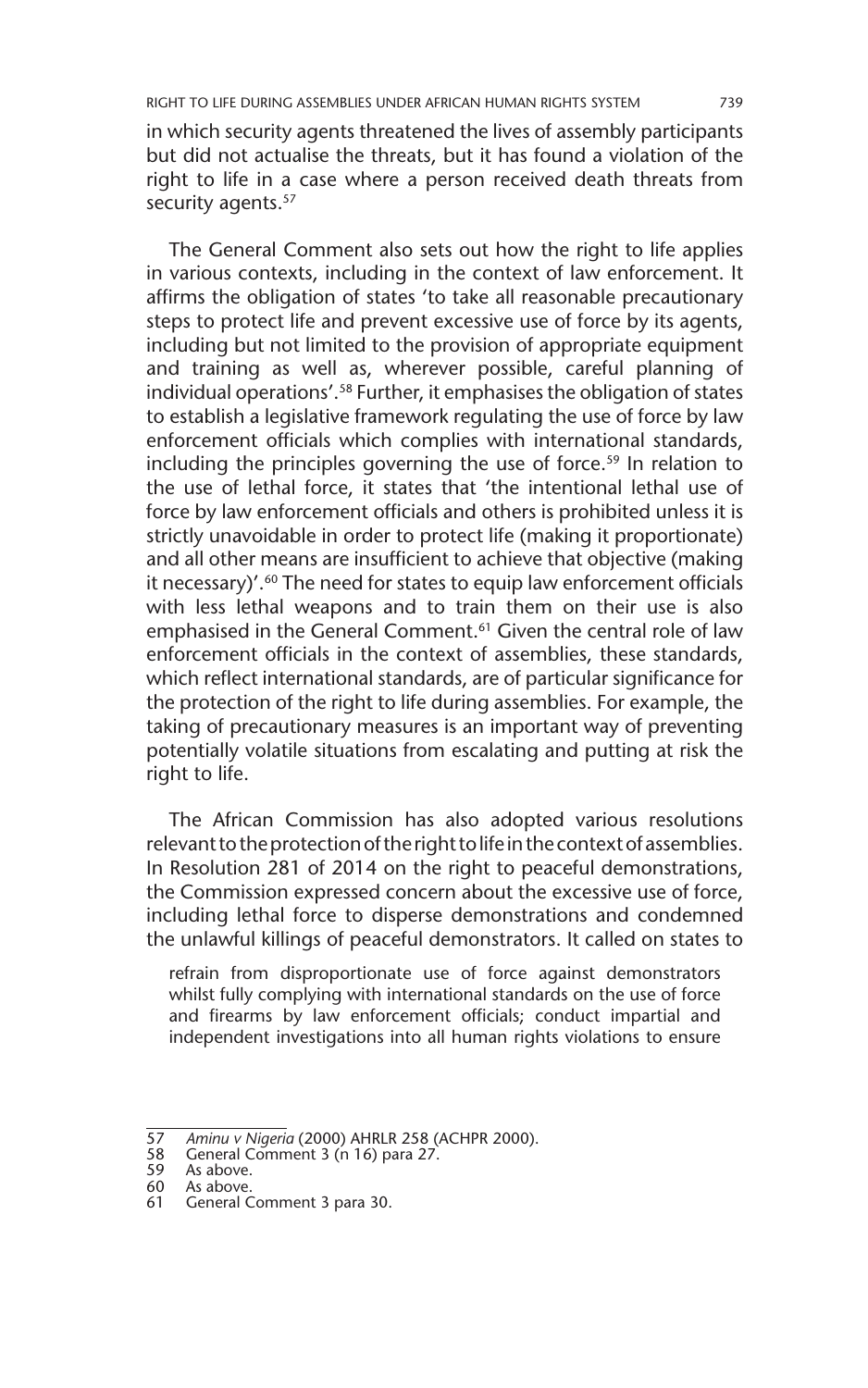that all perpetrators are held accountable; protect peaceful protesters regardless of their political affiliation, and/or sex.<sup>62</sup>

Similar concerns about the excessive use of force by law enforcement officials had been expressed in an earlier resolution on police and human rights in Africa.<sup>63</sup>

These concerns have persisted, as expressed in subsequent resolutions of the African Commission. For example, in Resolution 375 of 2017 on the right to life, the Commission again expressed concern about arbitrary deprivation of life during law enforcement operations through excessive use of force, and the subsequent failure by states to investigate suspicious deaths caused by state security agents. It urged state parties to the African Charter to, among other measures, ensure that their domestic laws on the use of force comply with international standards; that law enforcement officials are provided with appropriate less lethal weapons and personal protective equipment; and to establish accountability mechanisms to ensure independent, effective and thorough investigations into suspicious deaths.

Apart from thematic resolutions, the African Commission also adopts country-specific resolutions to address particular human rights concerns in specific states. For example, in 2019, following mass protests in the Sudan and the violent suppression of the protests, the African Commission adopted Resolution 413 of 2019 on the human rights situation in the Republic of the Sudan.<sup>64</sup> The Commission expressed concern about the use of excessive force to disperse protesters and use of live ammunition and tear gas against protesters, resulting in deaths and serious injuries. It called on the Sudanese government to refrain from using excessive force against protesters and to ensure prompt, thorough and effective investigations into the allegations of gross human rights violations.

As new concerns emerge, the African Commission has also responded by adopting more resolutions to address the concerns. For example, in a 2021 resolution the Commission noted the potential implications of artificial intelligence (AI) technologies on the right to life and the freedom of assembly, among other rights,

<sup>62</sup> Resolution on the Right to Peaceful Demonstrations (n 9).

<sup>63</sup> Resolution on Police and Human Rights in Africa, ACHPR/Res 259(LIV) 2013 adopted at the 54th ordinary session of the African Commission on Human and Peoples' Rights, 22 October-5 November 2013, Banjul, The Gambia. 64 Resolution on the Human Rights Situation in the Republic of The Sudan, ACHPR/

Res. 413 (EXT.OS/ XXV) adopted at the 25th extra-ordinary session of the African Commission on Human and Peoples' Rights, 19 February-5 March 2019, Banjul, The Gambia.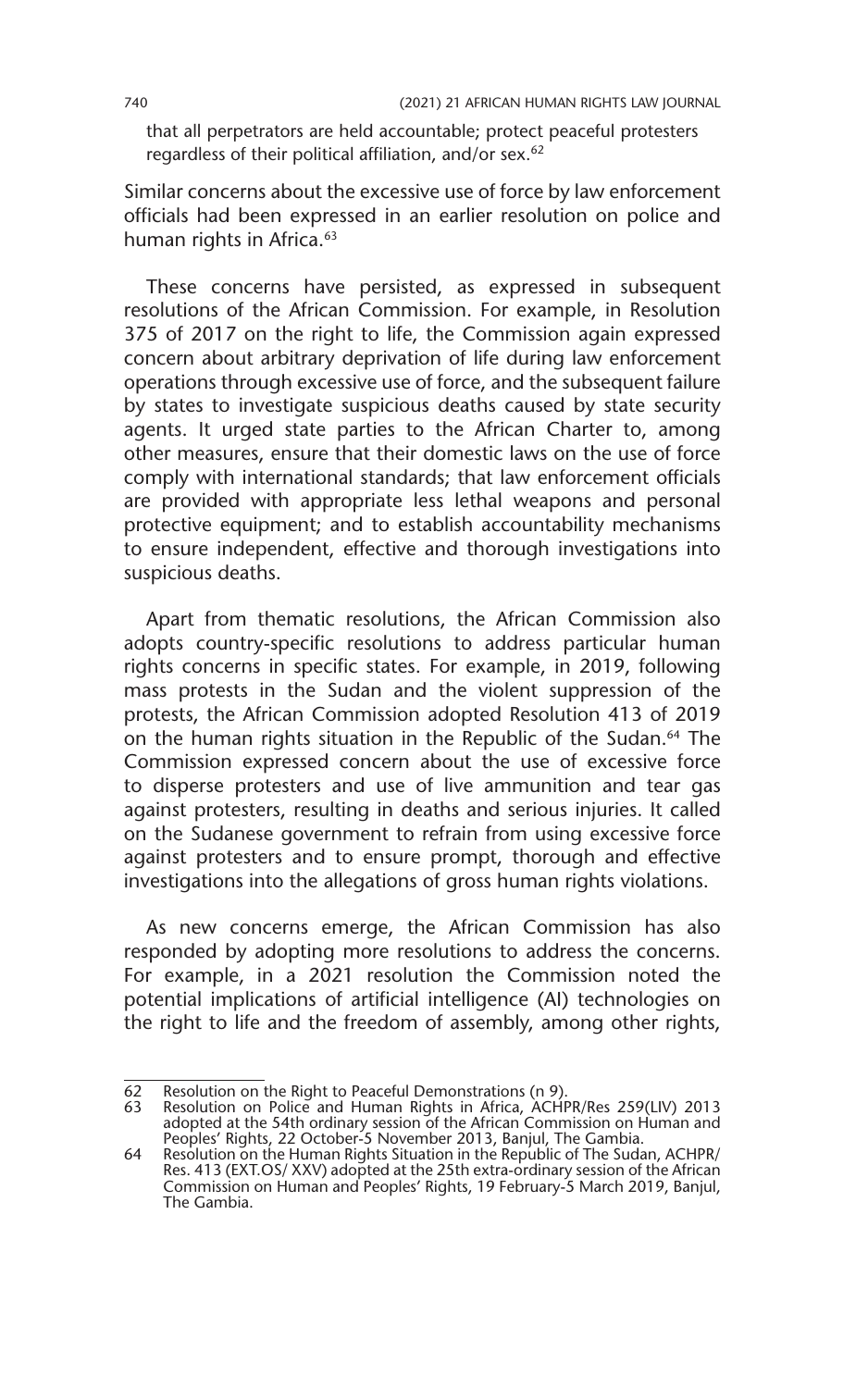and committed to undertake a study on the impact of AI and other new and emerging technologies on human rights in Africa.<sup>65</sup> In the context of the COVID-19 pandemic, the Commission, taking note of the measures taken by states to combat the disease, expressed concern about the

excessive use of force by law enforcement officers against peaceful demonstrators in some African states, including the use of live ammunition, tear gas and water cannons by law enforcement authorities in suppressing and dispersing demonstrators, which had claimed the lives of many people.<sup>66</sup>

It adopted a resolution calling on states to guarantee fundamental human rights, including the right to life and the right of peaceful assembly, when enforcing measures.<sup>67</sup> The Commission also expressed concern about the use of COVID-19 emergency measures to restrict civic freedoms and particularly highlighted the use of excessive force by law enforcement officials against protesters in Ethiopia, Nigeria, Côte d'Ivoire, Guinea and Uganda.<sup>68</sup> It adopted a resolution urging state parties to the African Charter to ensure that law enforcement officials involved in the policing of assemblies use force in accordance with international human rights standards.<sup>69</sup> Although the various resolutions highlight the problem of the use of excessive force leading to loss of life during assemblies, they do not necessarily provide an elaboration of the content of the state obligation to protect life during assemblies.

Aside from the Resolutions, the African Commission has also adopted the Guidelines on the Freedom of Association and Assembly in Africa (Guidelines on Association and Assembly')<sup>70</sup> and the Guidelines for the Policing of Assemblies by Law Enforcement Officials in Africa in 2017 (Guidelines on Policing Assemblies).<sup>71</sup>

67 As above.

<sup>65</sup> Resolution on the Need to Undertake a Study on Human and Peoples' Rights and Artificial Intelligence (AI), Robotics and Other New and Emerging Technologies in Africa, ACHPR/Res. 473 (EXT.OS/ XXXI) 2021, adopted at the 31st extraordinary session of the African Commission on Human and Peoples' Rights held virtually 19-25 February 2021.

<sup>66</sup> Resolution on the Prohibition of Excessive Use of Force by Law Enforcement Officers in African States, ACHPR/Res. 474 (EXT.OS/ XXXI) 2021, adopted at the 31st extra-ordinary session of the African Commission on Human and Peoples' Rights held virtually 19-25 February 2021.

<sup>68</sup> Resolution on the Need to Protect Civic Space and Freedom of Association and Assembly, ACHPR/Res. 475 (EXT.OS/ XXXI) 2021, adopted at the 31st extraordinary session of the African Commission on Human and Peoples' Rights held virtually 19-25 February 2021.

<sup>69</sup> Resolution (n 68) operative para 1. 70 Guidelines on Freedom of Association and Assembly, adopted at the 60th ordinary session of the African Commission on Human and Peoples' Rights, Niamey, Niger, 8-22 May 2017.

<sup>71</sup> Guidelines for the Policing of Assemblies by Law Enforcement Officials in Africa (2017), adopted at the 21st extra-ordinary session of the African Commission on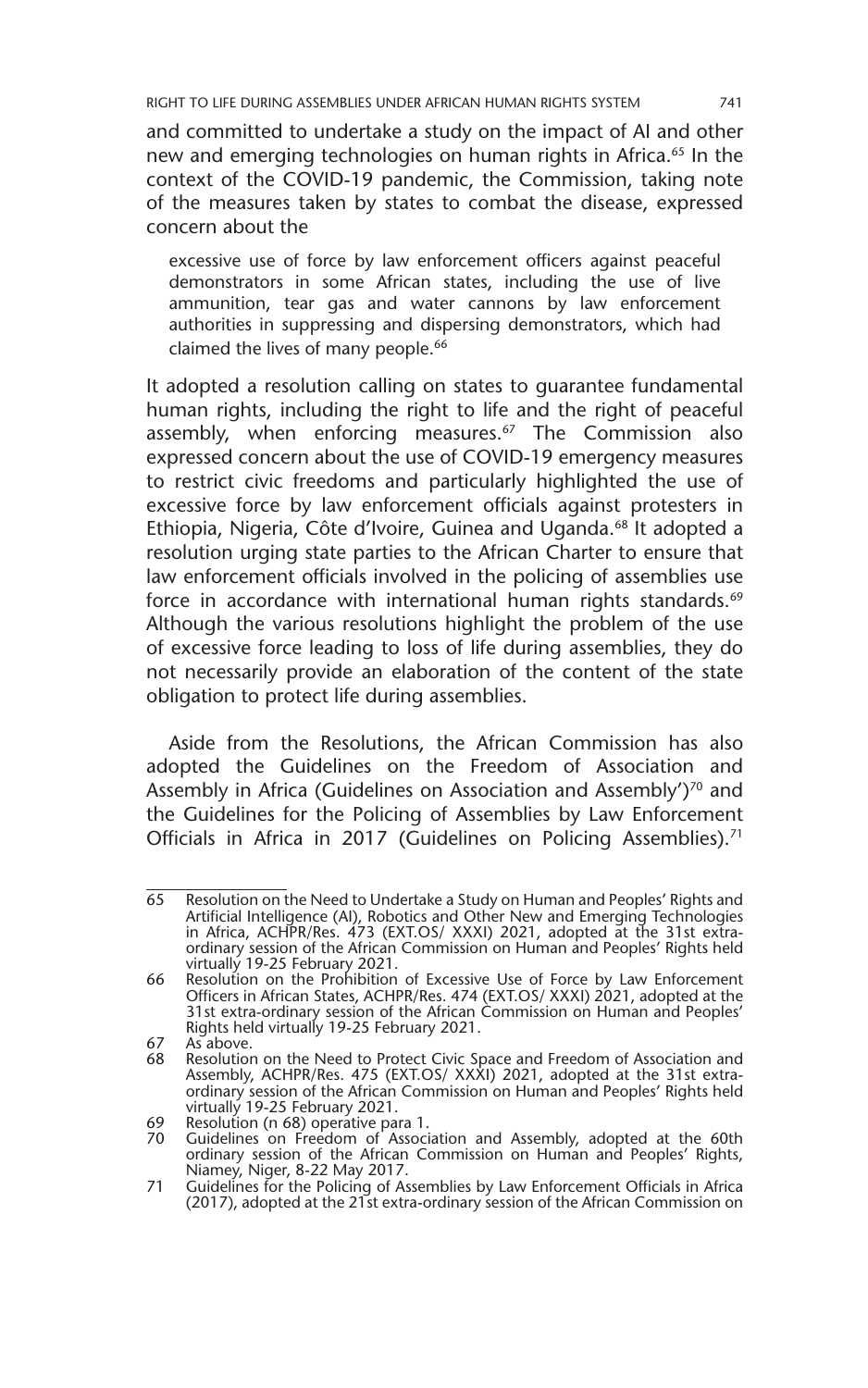The Guidelines on association and assembly emphasise the need for states to ensure that laws regulating assemblies are aimed at facilitating the enjoyment of the right.<sup>72</sup> It also emphasises the duty to protect assembly participants from interference by others, as well as the duty to protect bystanders and other parties.<sup>73</sup> The Guidelines on policing assemblies have more specific guidance on the protection of the right to life in the context of assemblies. For instance, it provides that 'firearms are not an appropriate tactical tool for the policing of assemblies' and 'must never be used to disperse an assembly'.74 The Guidelines further emphasise the importance of training law enforcement officials on various aspects of policing assemblies, including the use of force and firearms, the use of less lethal weapons, the protection of particularly vulnerable groups, and conflict management in the context of assemblies.75 In addition, the Guidelines elaborate the importance of planning operations with a view to minimising the need to use force or firearms.76 Guidance is on accountability for the use of force and firearms.<sup>77</sup>

Together, these Guidelines elaborate in detail various aspects of protection of the right to life during assemblies. Although they are soft law instruments, they have been cited by the African Commission in its case law,<sup>78</sup> Concluding Observations<sup>79</sup> and resolutions.<sup>80</sup> This has consequently enhanced their normative value.

## **5 Selected case law of the African Commission and the African Court**

The interpretation of the standards discussed above in actual cases is an important way of clarifying the scope of the state obligation to protect life in the context of assemblies. Generally, the jurisprudence of the African Commission and the African Court is limited. However, there have been cases where the African Commission, in particular, has elaborated the state obligation to protect life in law enforcement operations.

Human and Peoples' Rights, 23 February-4 March 2017, Banjul, The Gambia.

<sup>72</sup> Guidelines on Association and Assembly (n 70) para 66.

<sup>73</sup> Guidelines (n 70) paras 94-95.

<sup>74</sup> Guidelines on Policing Assemblies (n 71) para 21.2.4.

<sup>75</sup> Guidelines on Policing Assemblies para 7.

<sup>76</sup> Guidelines on Association and Assembly (n 70) para 9.

<sup>77</sup> Guidelines on Association and Assembly (n 70) para 8.

<sup>78</sup> See, eg, Communication 344/07*George Iyanyori Kajikabi v The Arab Republic of Egypt* African Commission on Human and Peoples' Rights (2020). 79 Concluding Observations, Eritrea (n 19) para 36. 80 See, eg, Resolution on the Prohibition of Excessive Use of Force by Law

Enforcement Officers in African States*,* ACHPR/Res 474 (EXT.OS/ XXXI) 2021; and Resolution 375/2017, Resolution on the Right to Life in Africa*,* ACHPR/Res 375(LX)2017.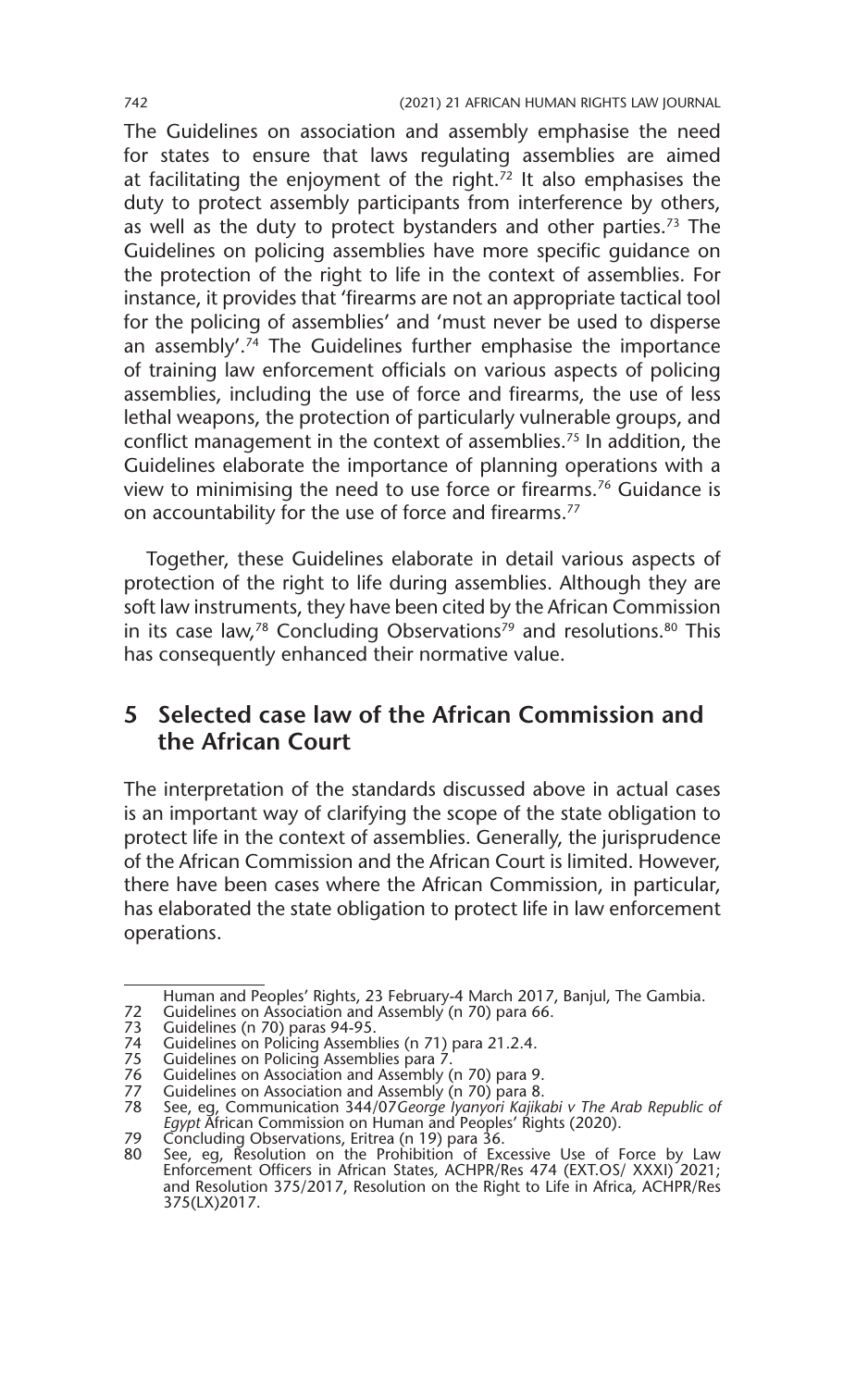What follows is an overview of four selected cases from the African Commission and the African Court through which the question of protection of the right to life in the context of law enforcement operations, including assemblies, was addressed. Save for one case which was determined in 2020, the remaining cases were all determined before the adoption of General Comment 3 discussed above. As will be seen, the interpretation of the right to life and the obligation of states in that regard in these cases is reflected in General Comment 3 as well as in the resolutions, guidelines and Concluding Observations of the African Commission.

#### **5.1** *Gunme & Others v Cameroon*

The complainants in this case $81$  alleged numerous violations of the rights of the people of Southern Cameroon, including violations of the right to life and the right of peaceful assembly. The complaint gave accounts of violent suppression of peaceful protests by state security agencies, leading to a loss of lives. It was also alleged that some demonstrators who were arrested for participating in unlawful political rallies died in detention as a result of ill-treatment.82 Although Cameroon cast doubt on the reliability of the evidence presented by the complainants, the African Commission observed that Cameroon did not conduct investigations into the allegations and it also did not provide redress for the victims of the violations.<sup>83</sup> Consequently, the Commission found that Cameroon had violated article 4 of the African Charter. It further observed that security agencies in Cameroon had suppressed peaceful demonstrations through the use of force against demonstrators and their arrest and detention under inhumane conditions, thereby causing the deaths of some of the victims. The Commission noted that 'the victims who died, or had been detained suffered while exercising their exercise of the right to freedom of assembly'.84 Consequently, it found that article 11 of the African Charter had also been violated.

In this case, when finding a violation of the right to life, the African Commission based its decision primarily on the failure by Cameroon to investigate the alleged violations. It did not delve into the substantive aspects of the obligation to protect life during assemblies. Nevertheless, in its finding of a violation of the right of peaceful assembly, the Commission mentioned in passing that

<sup>81</sup> *Gunme & Others v Cameroon* (2009) AHRLR 9 (ACHPR 2009) para 110.

<sup>82</sup> *Gunme* (n 81) para 136.

<sup>83</sup> *Gunme* para 112.

<sup>84</sup> *Gunme* 137-138.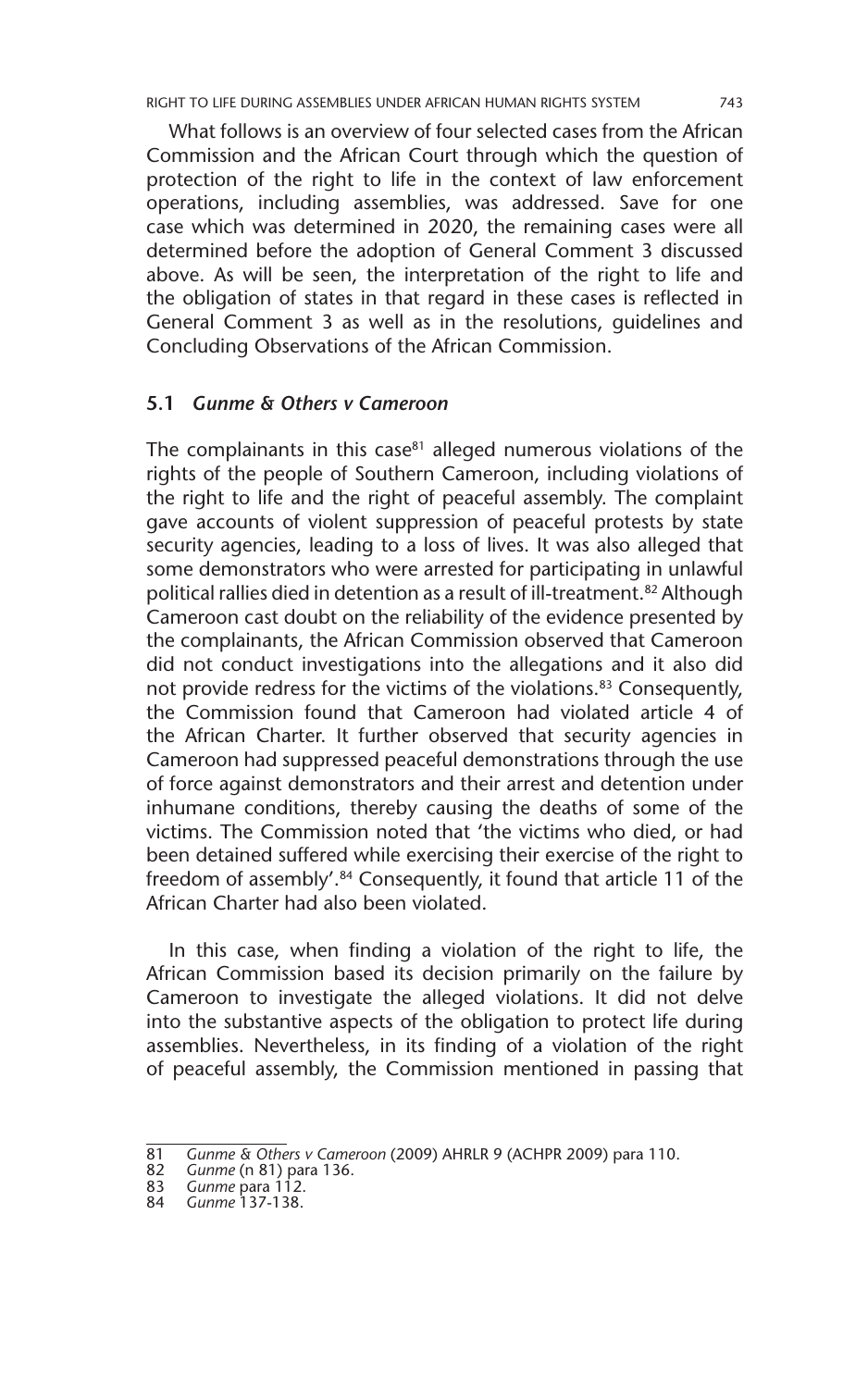excessive force had been used against the demonstrators and as a result lives had been lost. It would have been helpful for the Commission to interrogate in greater detail the circumstances of the use of force by the police against the demonstrators and assess them against international standards. For example, in their defence Cameroon argued that the demonstrators who had died during a confrontation with the police had been involved in an illegal rally.<sup>85</sup> In response to the defence, the Commission could have affirmed that participation in an assembly considered unlawful under national law does not in itself justify the use of force. Assuming Cameroon had conducted thorough investigations and prosecuted some officers, would the Commission still have found a violation of the right to life? In the absence of a consideration of the violation of the substantive aspect of the right to life, it is difficult to tell what the answer would be.

#### **5.2** *African Commission on Human and Peoples' Rights v Libya*

The brief facts of this case are that following the arrest and detention of an opposition lawyer, peaceful demonstrations took place in Benghazi, Libya between 16 and 19 February 2011. The demonstrations were violently suppressed by security forces who randomly fired live ammunition at the demonstrators. Many were killed while scores of others were seriously injured. It was indicated that the use of excessive force, including by machine guns, by Libyan security forces amounted to gross violations of the right to life, the security of the person, freedom of expression, and the right of peaceful assembly. The case was originally submitted to the African Commission which then referred it to the African Court. In an order for provisional measures, the African Court ordered Libya to 'immediately refrain from any action that would result in loss of life or violation of physical integrity of persons'.<sup>86</sup>

Although ultimately the African Court struck out the application due to a lack of evidence, $87$  the order for provisional measures was a step towards urgently putting a stop to the gross violations of the rights of demonstrators by Libyan security forces.

<sup>85</sup> *Gunme* para 111.

<sup>86</sup> *African Commission on Human and Peoples' Rights v Libya* (2011) AHRLR 175 (ACtHPR 2011) Order for Provisional Measures 4/2011 para 25.

<sup>87</sup> *African Commission on Human and Peoples' Rights (Benghazi) v Libya,* App 4/2011, African Court on Human and Peoples' Rights (Order on Merits of the Application) 15 March 2013.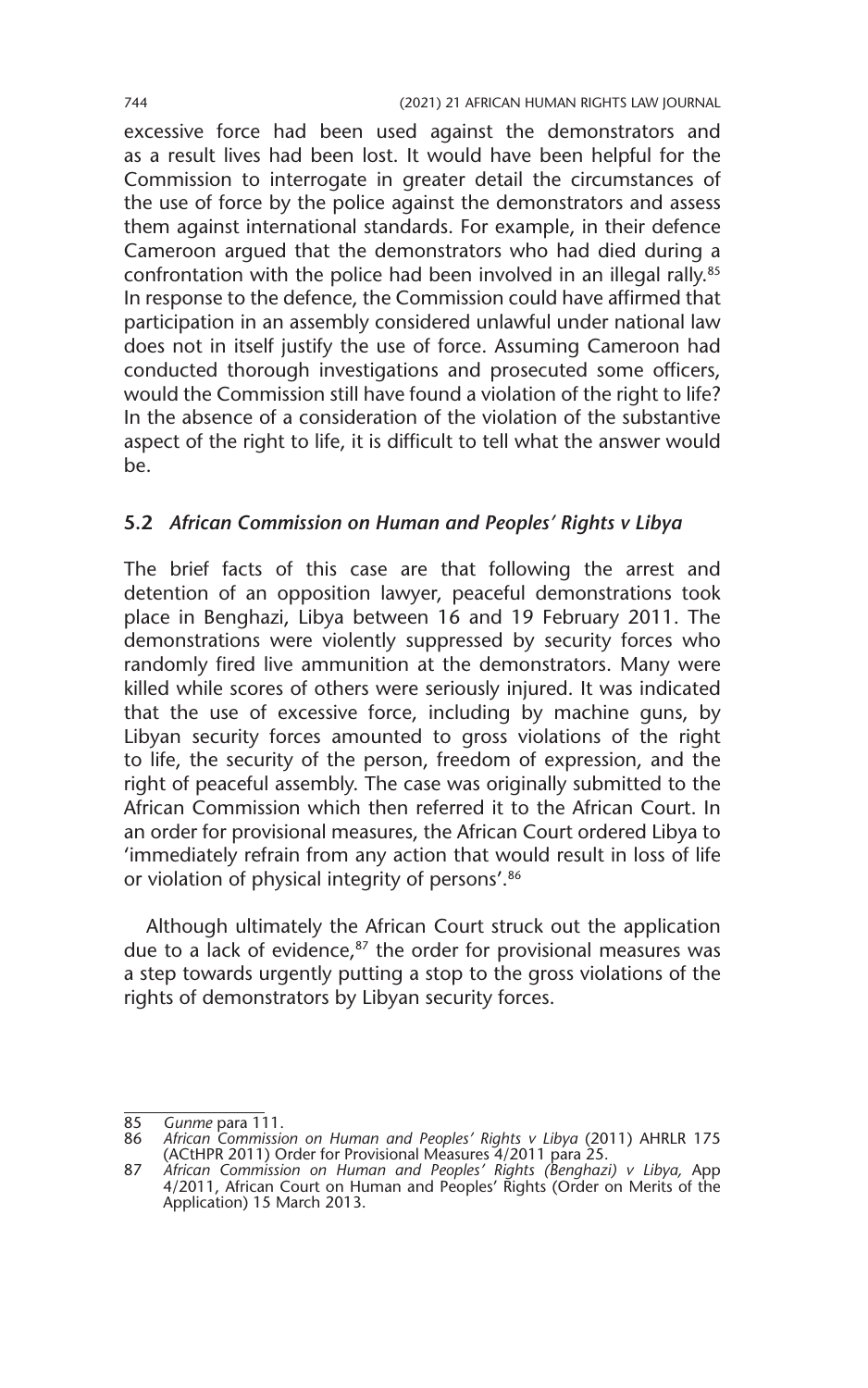#### **5.3** *George Iyanyori Kajikabi v Egypt*

In this case<sup>88</sup> a group of about  $2,500$  Sudanese nationals in Egypt participated in a sit-in demonstration in the Mustafa Mahmoud park close to the offices of the United Nations High Commissioner for Refugees (UNHCR) in Cairo. The number of demonstrators had gradually increased over a period of three months. Riot police forcibly removed them from the park, and in that process about 30 people died and many others suffered varying degrees of injury. Among the issues addressed by the African Commission were the breaking up of the peaceful sit-in protest through the indiscriminate use of force resulting in injury and death, and the failure by Egypt to investigate the alleged violations.

In finding that violations of both the right to life and the right of peaceful assembly had occurred, the African Commission emphasised the obligation of states to take all reasonable precautionary steps to protect life and prevent excessive use of force by its agents. It also emphasised that force may be used in law enforcement only in order to stop an imminent threat of death or serious injury and clarified that force in this context includes deadly force and any other lesser form of force. This appears to be a more stringent standard than the UN human rights system's standard. In UN Human Rights Committee's General Comment 36, the presence of an imminent threat of death or serious injury is required in respect of use of lethal or potentially lethal force, and not lesser forms of force.<sup>89</sup> Arguably, the UN standard is the more practical one since there may be law enforcement situations that require the use of some level of force in contexts where there is no immediate threat of death or serious injury. For example, if demonstrators block a major highway for a long period, thereby causing great inconvenience to others, law enforcement officials may need to use force to disperse them if they fail to comply with orders to disperse.

The African Commission further emphasised that even if acts of violence occur during assemblies, participants retain their rights to bodily integrity and other rights and force may not be used except in accordance with the principles of necessity and proportionality.<sup>90</sup> It also noted the need for laws that strictly limit the circumstances

<sup>88</sup> *Kajikabi v Egypt* Communication 344/07, African Commission on Human and Peoples' Rights (2020) para 171.

<sup>89</sup> General Comment 36 (n 39) para 12.

<sup>90</sup> *Gunme* (n 81) para 172.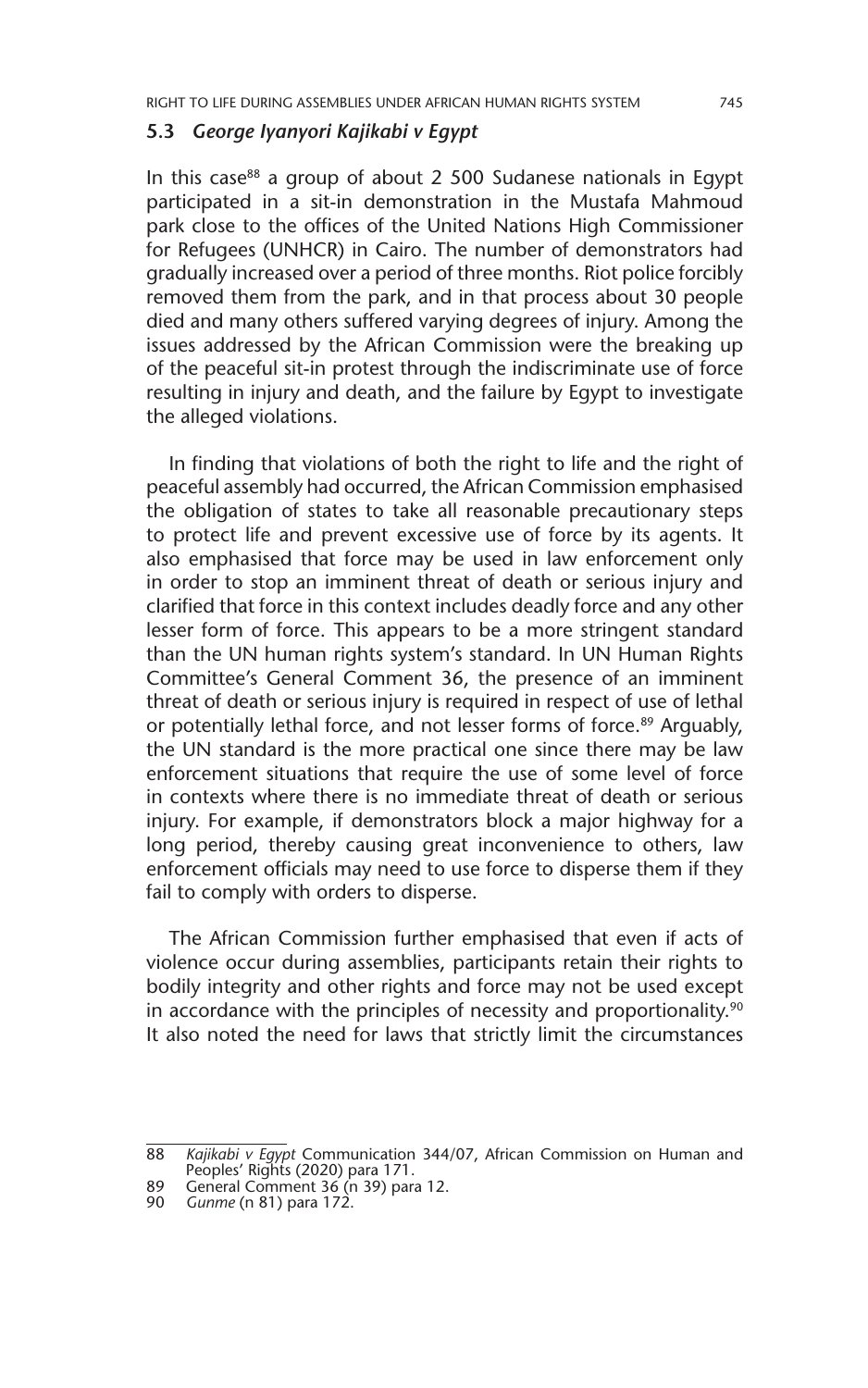when firearms may be used in accordance with international human rights standards.91

The African Commission also considered whether the police, through insufficient planning of the operation, could be held accountable for the deaths even in the cases where death was caused solely by trampling as well as asphyxiation, based on the state's duty to protect life. Given the manner in which the riot police dealt with the crowd, it found that Egypt was responsible for the deaths that resulted from trampling and asphyxiation.<sup>92</sup> On the duty to investigate, the Commission noted that in relation to the right to life, the duty is on the state to initiate effective investigations and observed that victims have no duty to initiate such investigations.<sup>93</sup> This is crucial because in most cases, victims of rights violations by law enforcement agents usually are not able to identify them. Further, in an environment where dissent is suppressed, victims may not be willing to come forward to lodge their complaints for fear of state reprisals. By reinforcing the duty of the state to investigate, the African Commission clarified that the duty is triggered when the state knows or ought to have known about a potentially unlawful death, and not when a victim reports to the state authorities. This is a position that is also reflected in the UN's Minnesota Protocol.<sup>94</sup>

Taken collectively, the Concluding Observations, Guidelines, resolutions and decided cases paint the picture of the African Commission acting proactively to clarify and then to underline relevant standards for the protection of the right to life in the context of assemblies. The *Kajikabi v The Arab Republic of Egypt* case, in particular, provides a comprehensive elaboration of the state's duty to protect the right to life in the context of assemblies. It emphasises the importance of the principles governing the use of force by the police, especially the principles of precaution, necessity, proportionality and accountability as they apply in the context of assemblies. In relation to precaution, it is commendable that the Commission found a violation of the right to life in relation to persons who died as a result of trampling and asphyxiation, since the law enforcement agencies had failed to plan their operation in a manner that would best protect life. This is significant because states are likely to consider such deaths accidental and, therefore, hold no one accountable for them. The Commission's analysis of the principles of necessity and proportionality with reference to Egypt's Police Act also highlighted

<sup>91</sup> *Gunme* para 173.

<sup>92</sup> *Gunme* para 178.

<sup>93</sup> *Gunme* para 185.

Minnesota Protocol (n 22) para 15.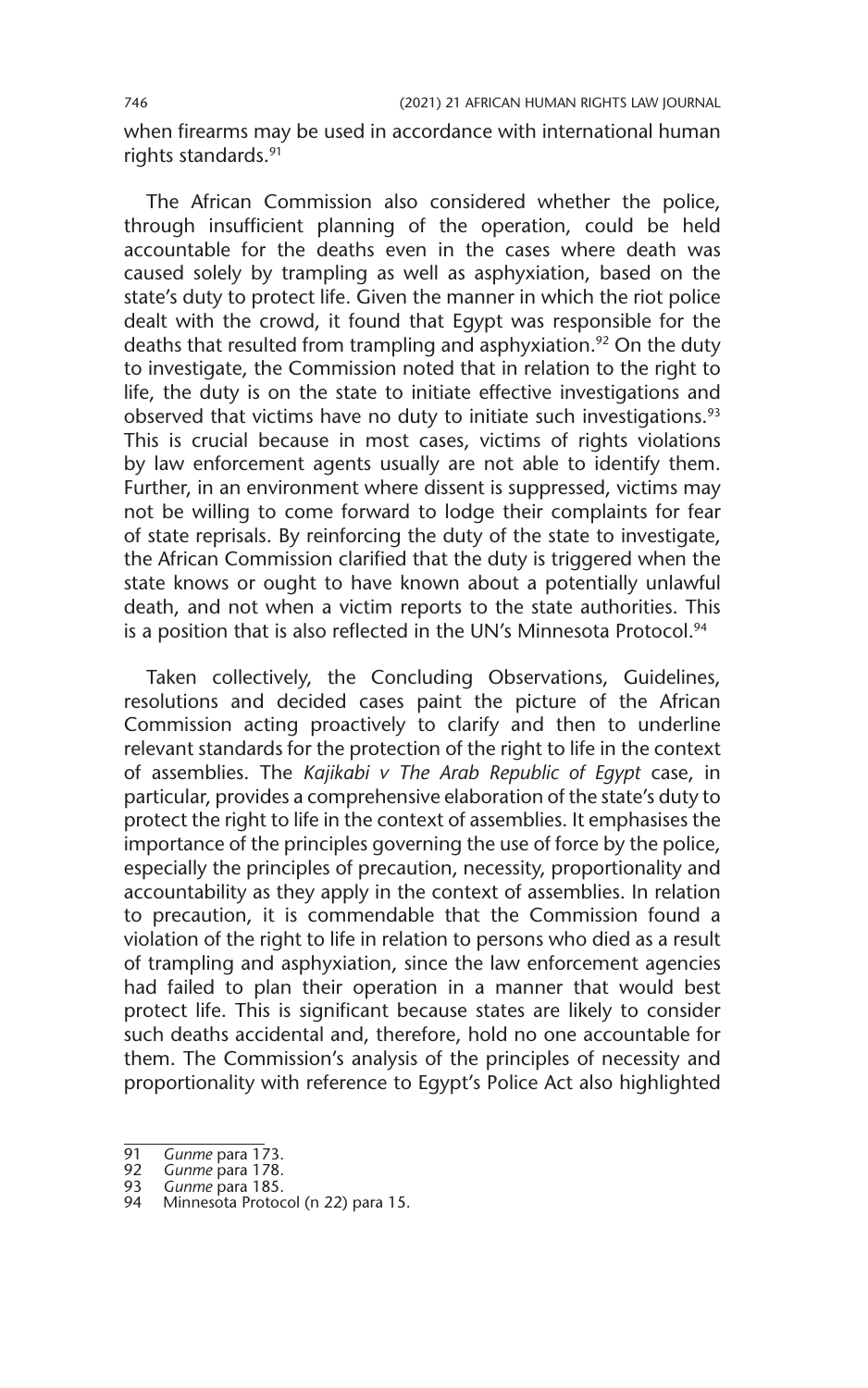the need for states to ensure that their laws do not grant the police broad discretion to use force against assembly participants. That the Commission also affirmed that the duty to investigate is triggered if a state knows or ought to have known about a violation of the right to life is also a positive element of the decision. Deaths in the context of assemblies often may only be reported in the media and the victims' families will often shy away from seeking legal redress especially if their kin have been characterised as offenders. By this decision, whether or not victims' relatives report, states must investigate and a failure to do so is itself a violation of the right to life.

Despite the foregoing, the African Commission and the African Court could still do more to develop jurisprudence on the protection of the right to life in the context of assemblies. Given that direct access to the African Court is limited to the citizens of only six countries that have deposited the relevant declaration under the Protocol to the African Charter on Human and Peoples' Rights on the Establishment of an African Court (African Court Protocol) the case law of the African Court understandably is limited. In relation to the African Commission, access is much broader. However, given the length of time the Commission takes to determine communications, the quality of access to the Commission may be questioned. For example, the *Kajikabi* case discussed above related to events that took place in 2005. The Communication was submitted in 2007 but was only concluded 13 years later, in 2020. The delay in the determination of the cases may adversely affect the willingness of victims to approach the Commission.

Aside from these challenges, the African Commission has also missed opportunities to reinforce the state obligation to protect the right to life during assemblies through some Communications it has handled before. Two of these Communications are discussed next.

#### **5.4** *International PEN v Nigeria*

This Communication<sup>95</sup> concerned the detention and trial of Kenule Saro-Wiwa, an activist and president of the Movement for the Survival of the Ogoni People (MOSOP). The trial stemmed from events during a rally organised by MOSOP on 21 May 1994 where four Ogoni chiefs were killed. Saro-Wiwa, who was prevented from attending the rally, was later arrested alongside 14 other defendants and months later was charged with inciting members of MOSOP

<sup>95</sup> *International Pen & Others (on behalf of Saro-Wiwa) v Nigeria* (2000) AHRLR 212 (ACHPR 1998) paras 1-13.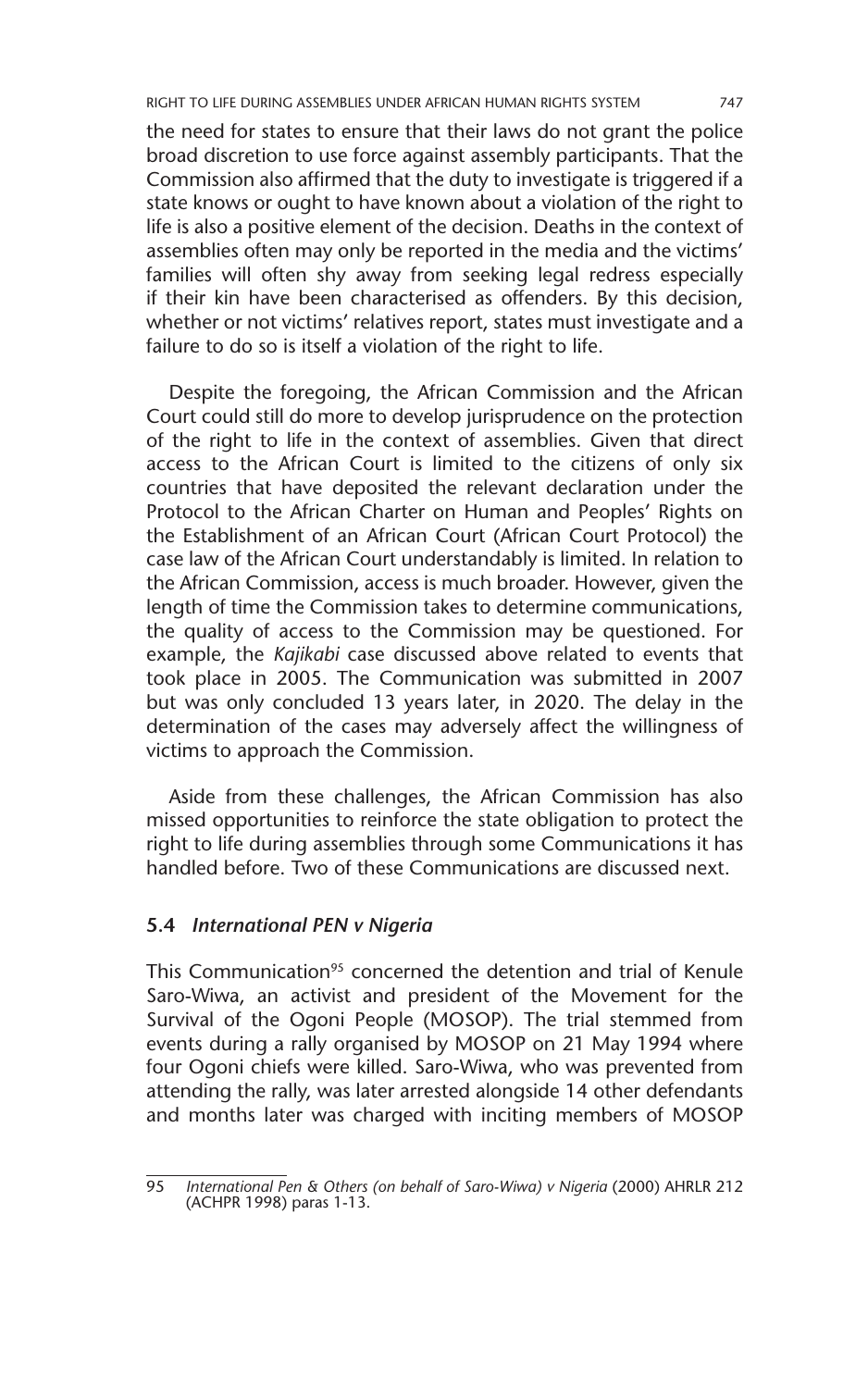to murder the four Ogoni leaders. Nine defendants, including Saro-Wiwa, were sentenced to death and subsequently executed.

The complainants alleged a violation of various provisions of the African Charter, include the right to life and the right of peaceful assembly. The African Commission disagreed with the position taken by the Nigerian tribunal before which the defendants were put on trial that by wrongfully organising political rallies and permitting large crowds of MOSOP youth to assemble, the defendants had 'created the fire that consumed the four Ogoni chiefs'. The Commission observed that such a position could have a negative impact on the right of peaceful assembly. <sup>96</sup> It found that there had been a violation of the right to life on account of the unfairness of the trial and execution of the defendants. It also found a violation of article 11 of the African Charter. Nevertheless, the African Commission did not adequately address particular aspects of protection of the right of peaceful assembly which the Communication raised. For example, the Commission did not interrogate whether Nigeria had complied with the principle of precaution by putting in place measures to ensure public safety during the assembly and to prevent arbitrary deprivation of life by private parties. Although it found the position of the Nigerian tribunal problematic, it could justly have used stronger language to affirm that organisers of assemblies can only be held responsible for their own unlawful conduct and not the criminal acts of others. Further, the Commission did not adequately link the execution of the defendants (which it found to be a violation of the right to life) to the violation of their right of peaceful assembly. As seen in *Gunme* discussed above, actions taken after assemblies by state authorities may also diminish the protection of the right of peaceful assembly and the right to life and bodily integrity.

#### **5.5** *Movement Burkinabé v Burkina Faso*

This complaint $97$  concerned various human rights violations committed by the Burkina Faso government over several years, particularly between 1991 and 1997 when the Communication was submitted. One of the allegations was that in May 1995, two students were shot dead at close range by security officials during a peaceful demonstration by students. It was further alleged that no investigation had been conducted into the deaths. The African Commission condemned the use of excessive force by state security

<sup>96</sup> *International Pen* (n 95) para 106.

<sup>97</sup> *Movement Burkinabé des droits de l'Homme et des peuples v Burkina Faso* (2001) AHRLR 51 (ACHPR 2001) para 10.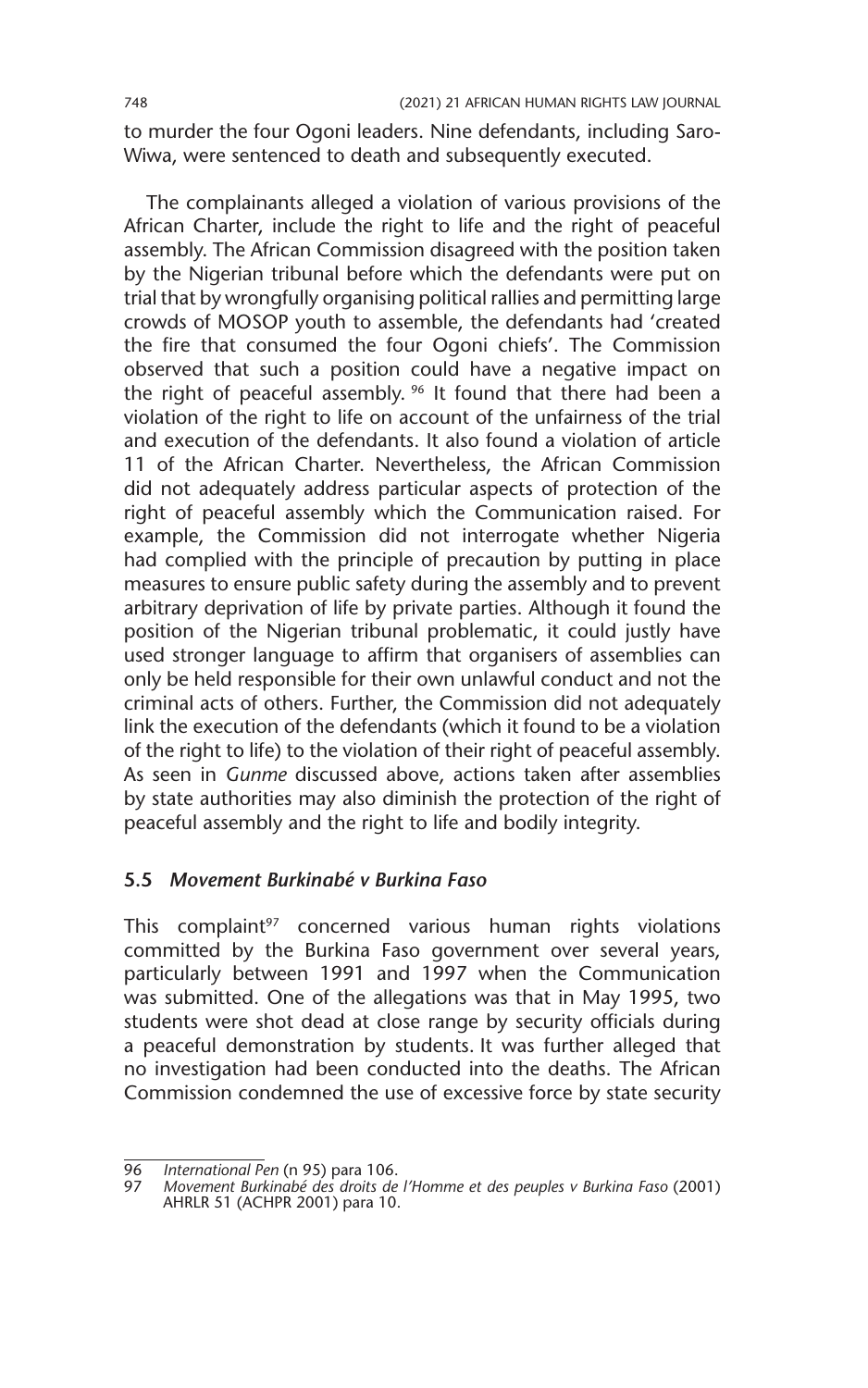agents against demonstrators and noted that excessive force should not be used even in circumstances where the demonstrations are unauthorised. It also observed that 'the public authorities possess adequate means to disperse crowds' and that 'those responsible for public order must make an effort … to cause only the barest minimum of damage and violation of physical integrity, to respect and preserve human life'.<sup>98</sup> The Commission found that there had been a violation of the right to life. However, in spite of its condemnation of the use of excessive force against demonstrators, surprisingly the Commission held that a violation of article 11 of the African Charter had not been established.<sup>99</sup> Consequently, it did not link the violation of the right to life to the violation of the right of peaceful assembly. In its reasoning, the Commission determined, the complainants had not presented sufficient evidence to show that there had been a violation of article 11. This conclusion was not in harmony with the Commission's own observation on the use of force against peaceful demonstrators.

Notably, these two Communications were both determined before the three progressive ones discussed above. This can be seen as evidence that the African Commission has progressively enhanced the protection of the right to life during law enforcement operations. This growth is also seen in the detail with which the Commission addressed the question of protection of the right to life during assemblies in the recent decision in the *Kajikabi* case, as compared to the earlier case of *Gunme v Cameroon*. However, two key cases over a period of 40 years of the Commission's existence is a drop in the ocean.

## **6 Concluding remarks**

This article has shown that the African human rights system has contributed to the development of standards on the protection of the right to life in law enforcement contexts, including during assemblies. Through several Concluding Observations on state reports, the African Commission has brought to the fore the problem of arbitrary deprivation of life through excessive use of force and made recommendations to states to establish legal frameworks on the use of force that comply with international human rights standards. Through its resolutions, it has also consistently called on states to refrain from using excessive force against demonstrators and to promptly, thoroughly and impartially investigate all cases of

<sup>98</sup> *Movement Burkinabé* (n 97) para 43.

<sup>99</sup> *Movement Burkinabé* para 45.